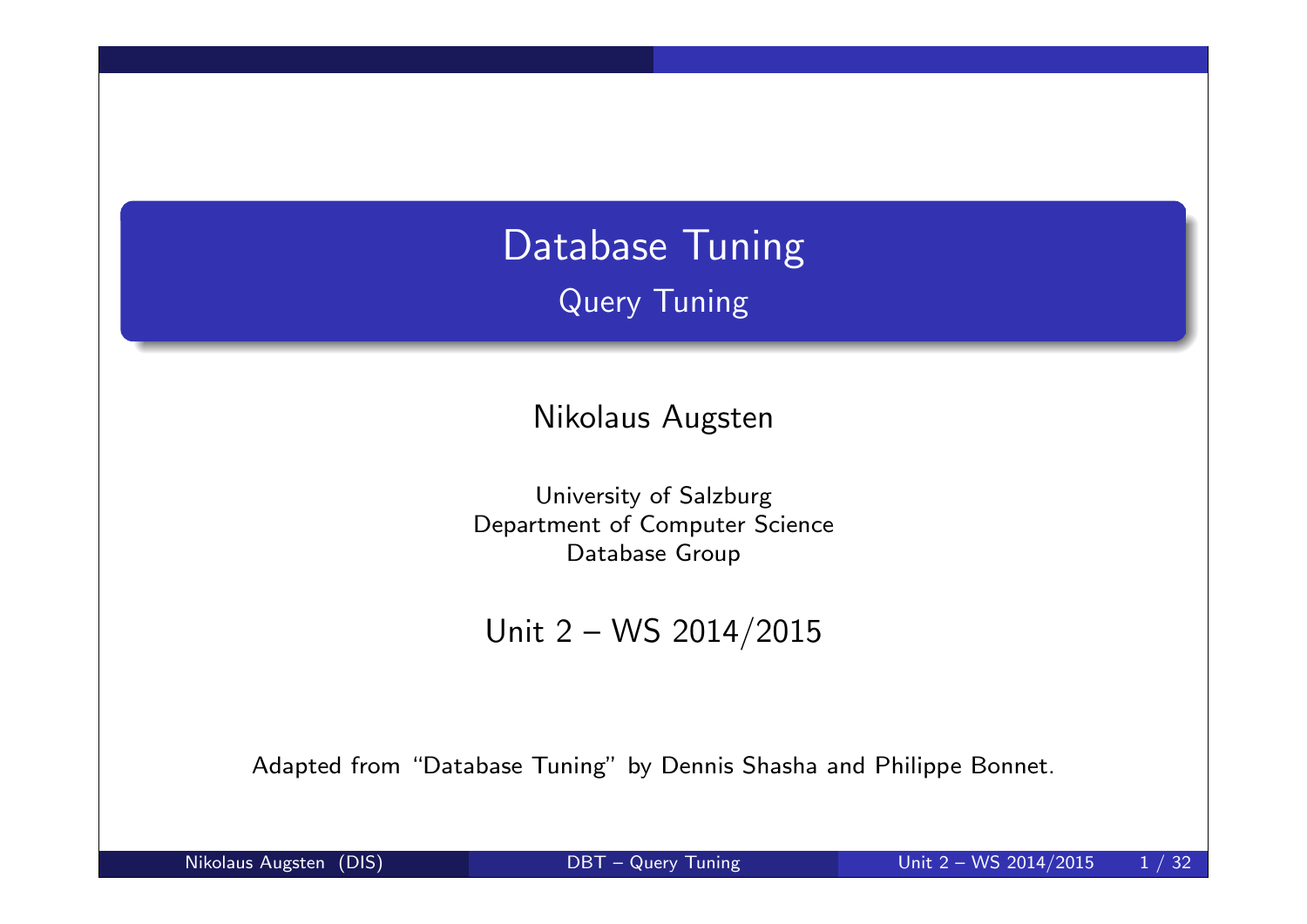Query Tuning

# **Outline**

### 1 Query Tuning

- **Query Processing**
- **•** Problematic Queries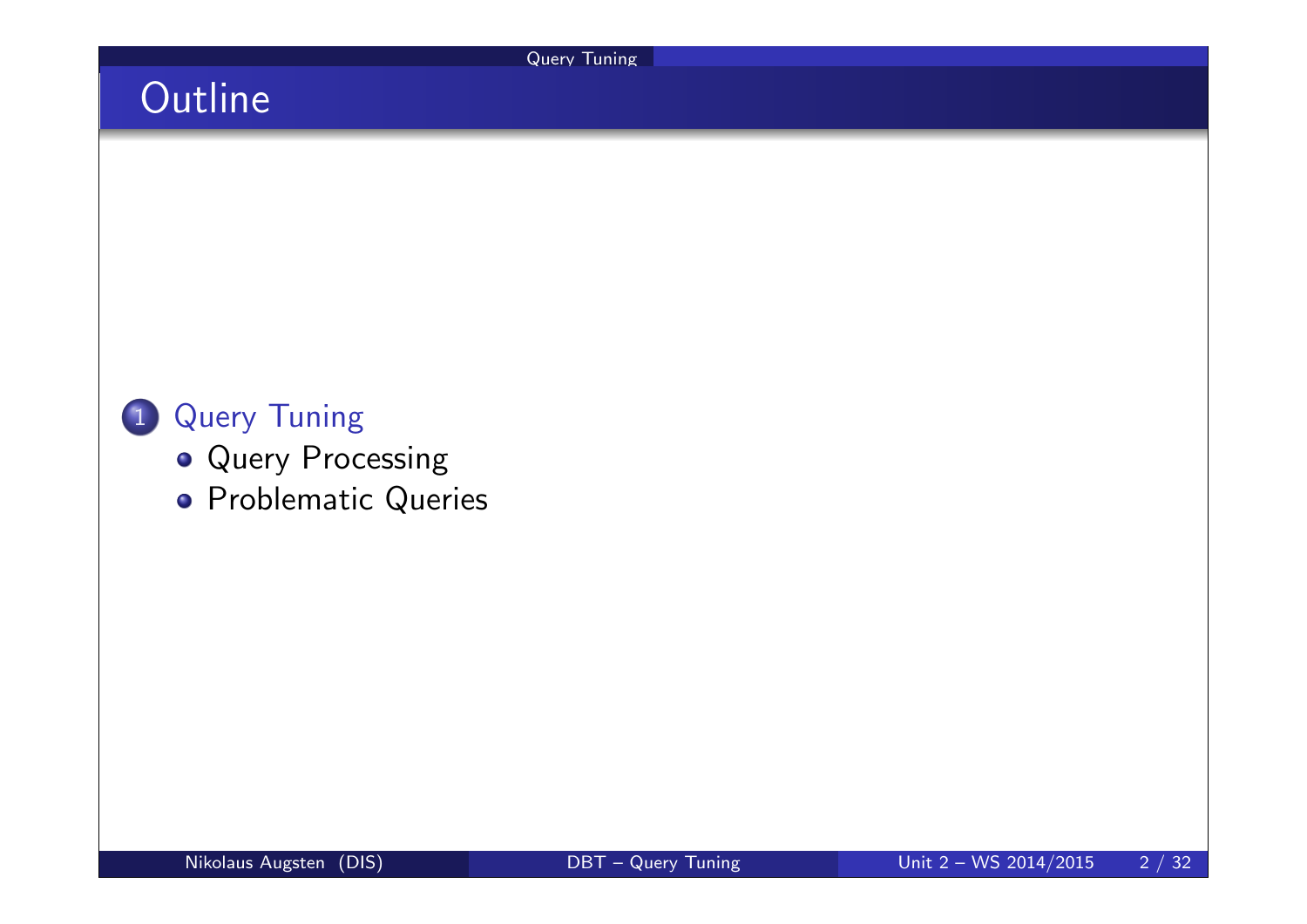Query Tuning

## About Query Tuning

- Query tuning: rewrite a query to run faster!
- o Other tuning approaches may have harmful side effects:
	- adding index
	- o changing the schema
	- modify transaction length
- Query tuning: only beneficial side effects
	- first thing to do if query is slow!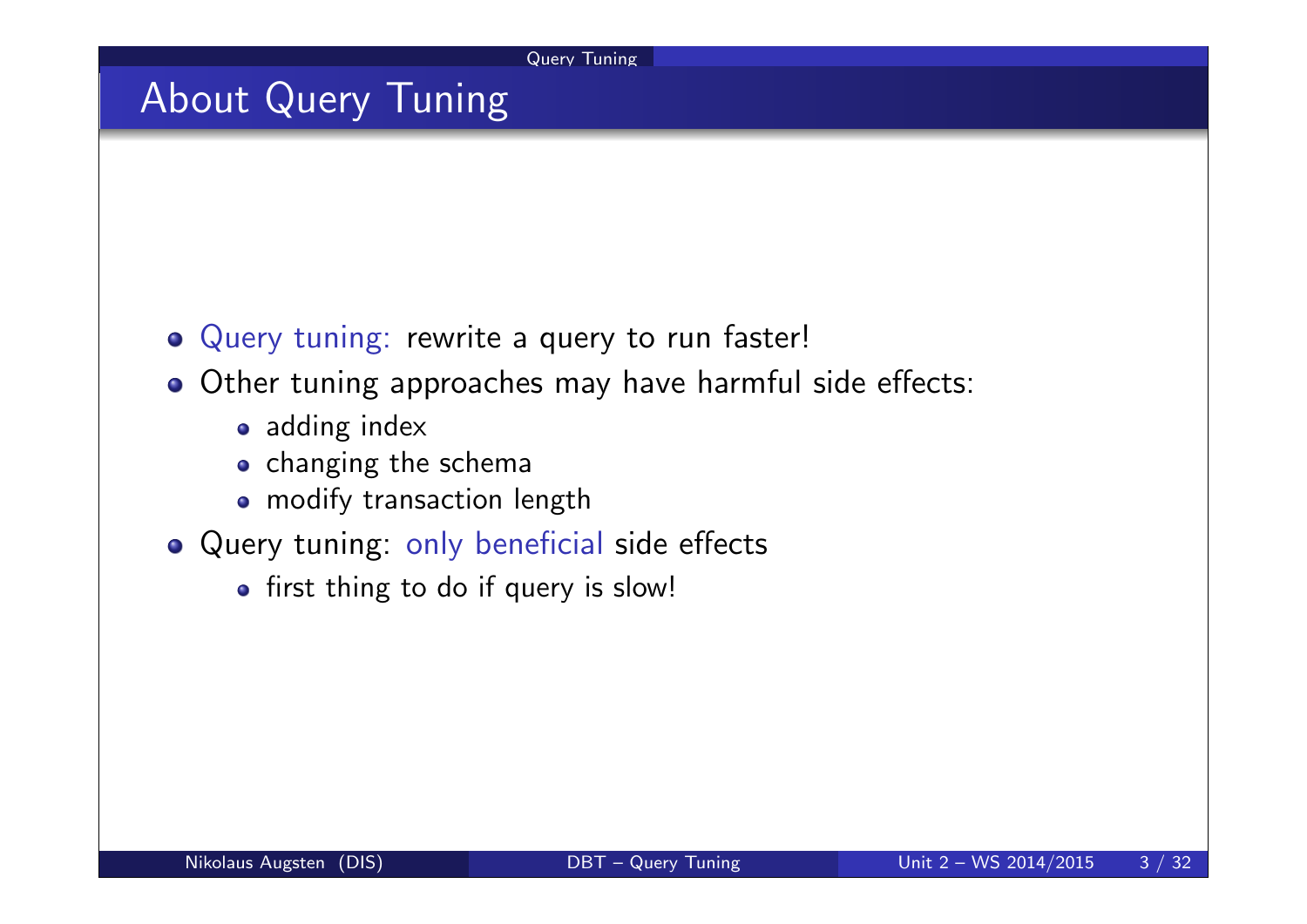## **Outline**

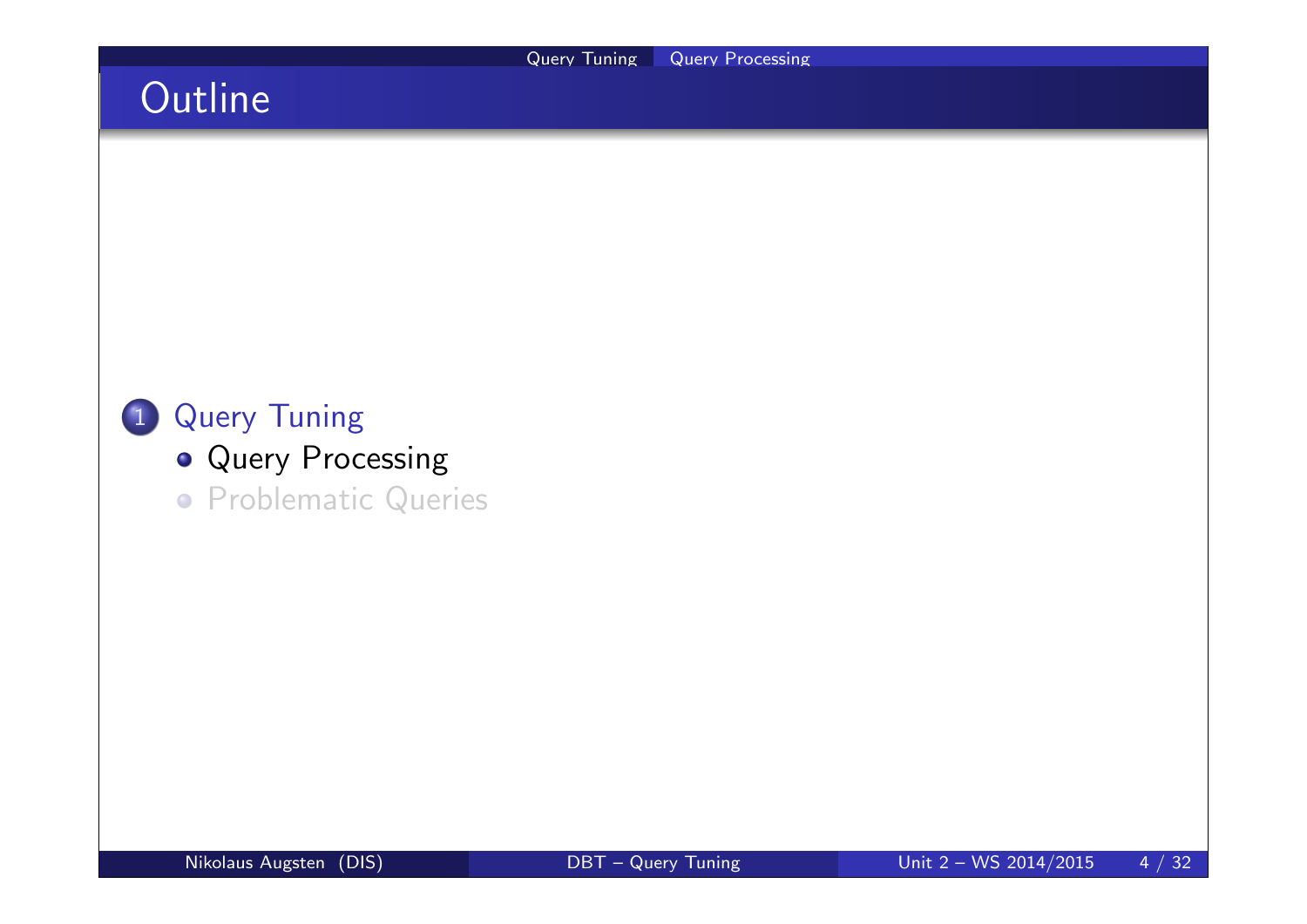## Steps in Query Processing

#### 1. Parser

- o input: SQL query
- o output: relational algebra expression
- 2. Optimizer
	- input: relational algebra expression
	- o output: query plan
- 3. Execution engine
	- o input: query plan
	- o output: query result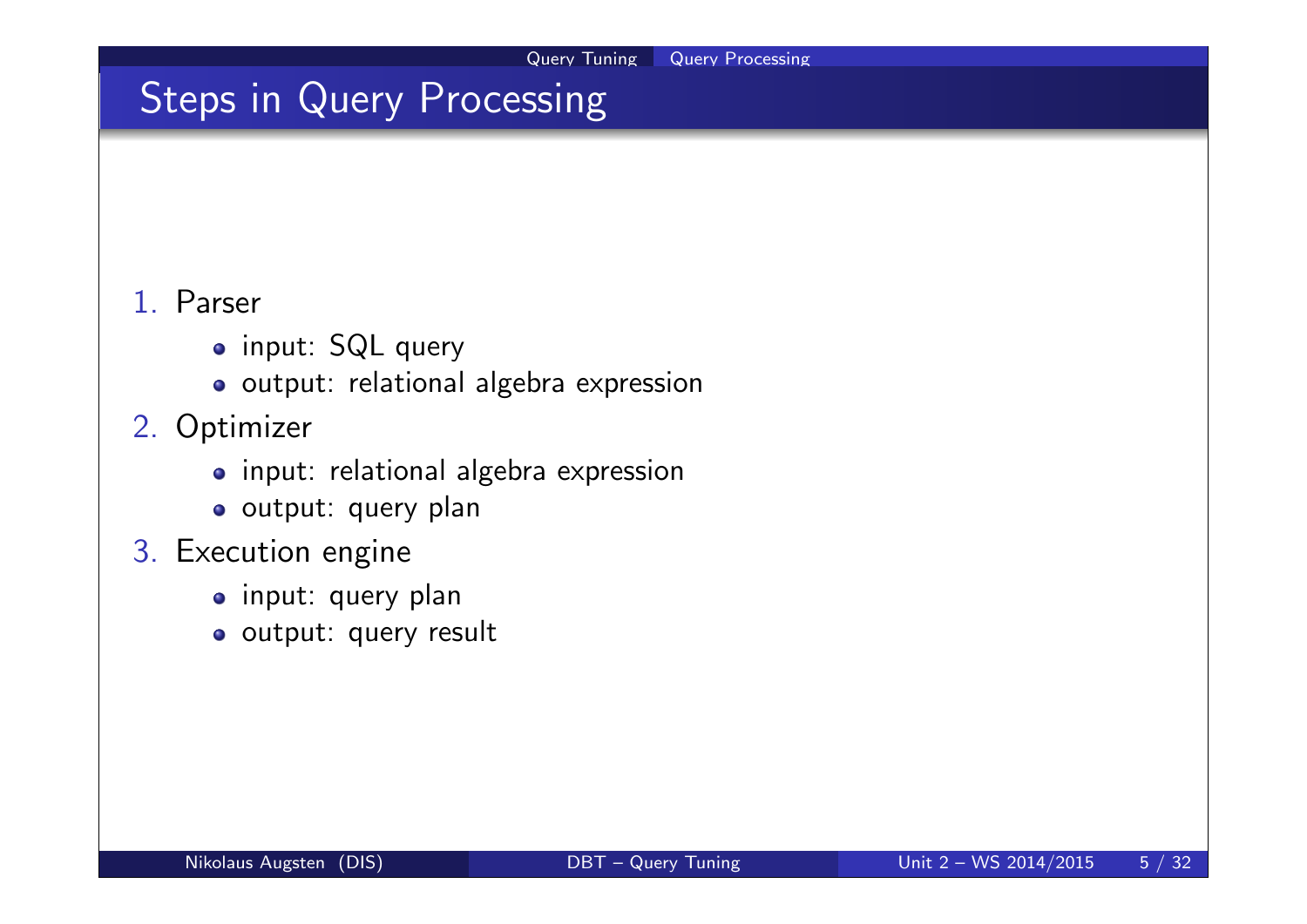### 1. Parser

#### Parser:

- o Input: SQL query from user Example: SELECT balanace FROM account WHERE balance < 2500
- Output: relational algebra expression Example:  $\sigma_{\text{balance} < 2500}(\Pi_{\text{balance}}(\text{account}))$
- Algebra expression for a given query not unique! Example: The following relational algebra expressions are equivalent.
	- $\bullet$   $\sigma_{\text{balance} < 2500}(\Pi_{\text{balance}}(\text{account}))$
	- $\bullet$   $\Pi_{\text{balance}}(\sigma_{\text{balance} < 2500}(\text{account}))$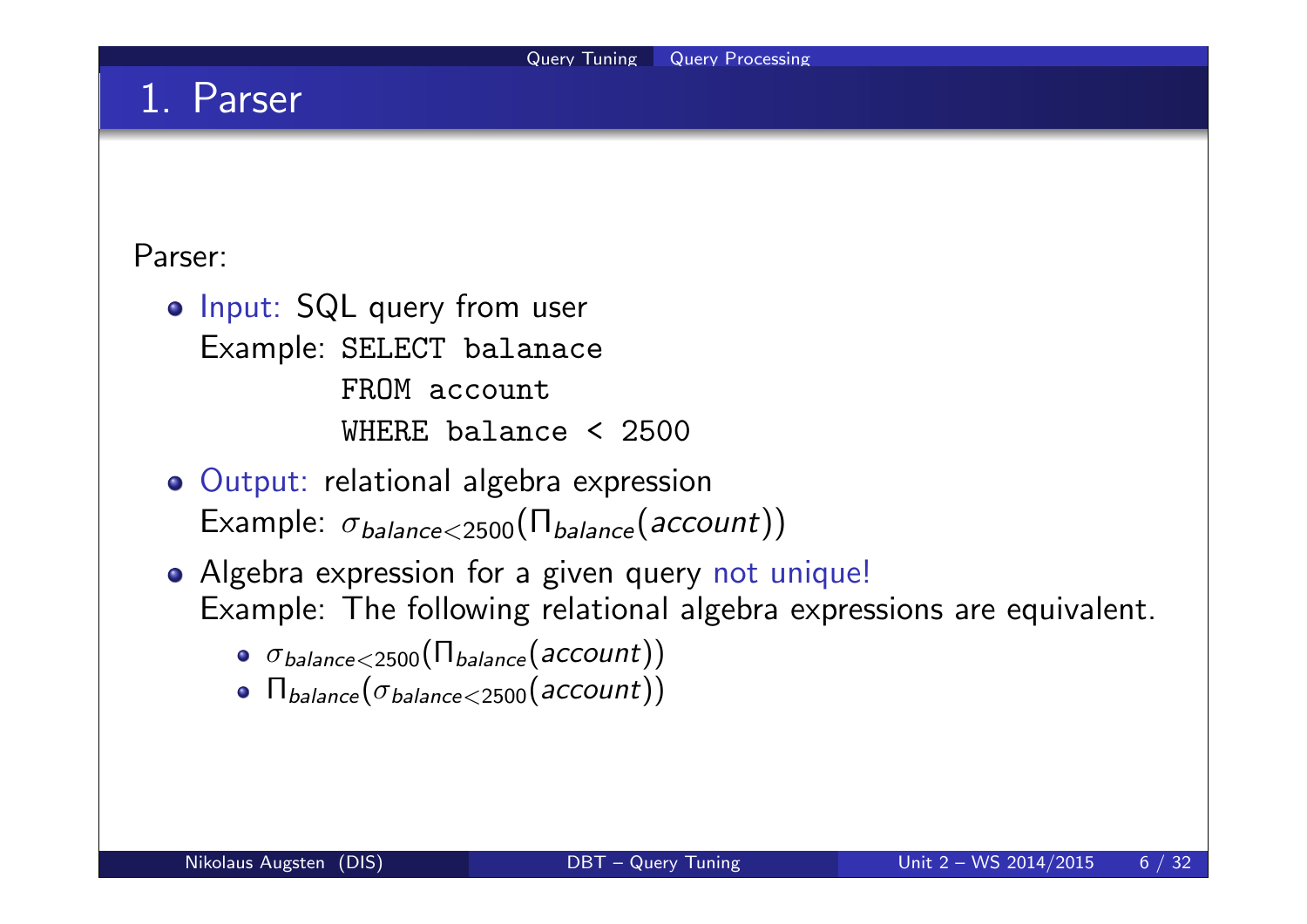# 2. Optimizer

### Optimizer:

- o Input: relational algebra expression Example:  $\Pi_{\text{balance}}(\sigma_{\text{balance} < 2500}(\text{account}))$
- o Output: query plan Example:  $\prod_{\text{balance}}$  $\sigma_{\text{halance} < 2500}$ use index 1 account
- o query plan is selected in three steps:
	- A) equivalence transformation
	- B) annotation of the relational algebra expression
	- C) cost estimation for different query plans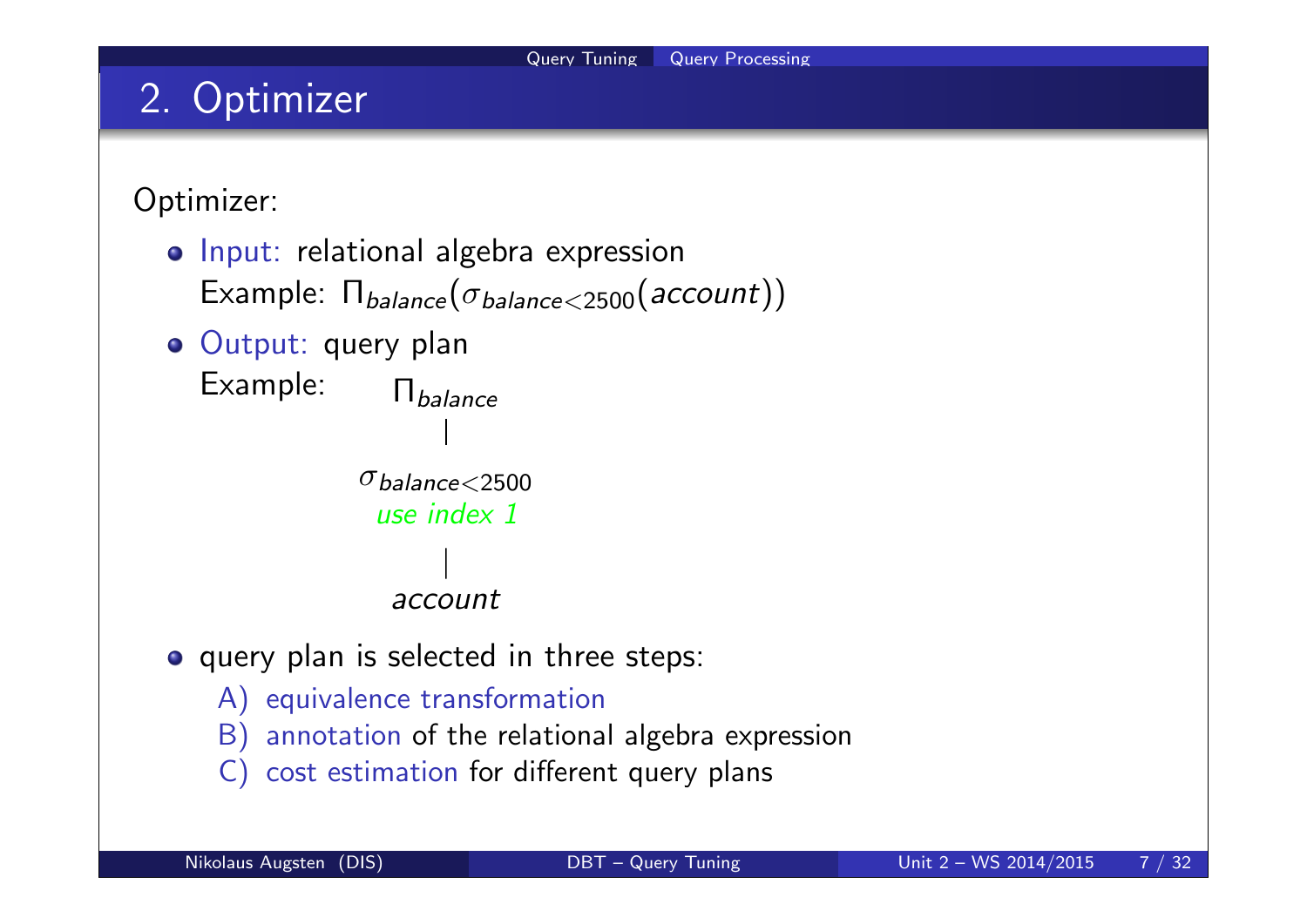### A) Equivalence Transformation

- Equivalence of relational algebra expressions:
	- o equivalent if they generate the same set of tuples on every legal database instance
	- legal: database satisfies all integrity constraints specified in the database schema
- **o** Equivalence rules:
	- transform one relational algebra expression into equivalent one
	- similar to numeric algebra:  $a + b = b + a$ ,  $a(b + c) = ab + ac$ , etc.
- o Why producing equivalent expressions?
	- equivalent algebraic expressions give the same result
	- but usually the execution time varies significantly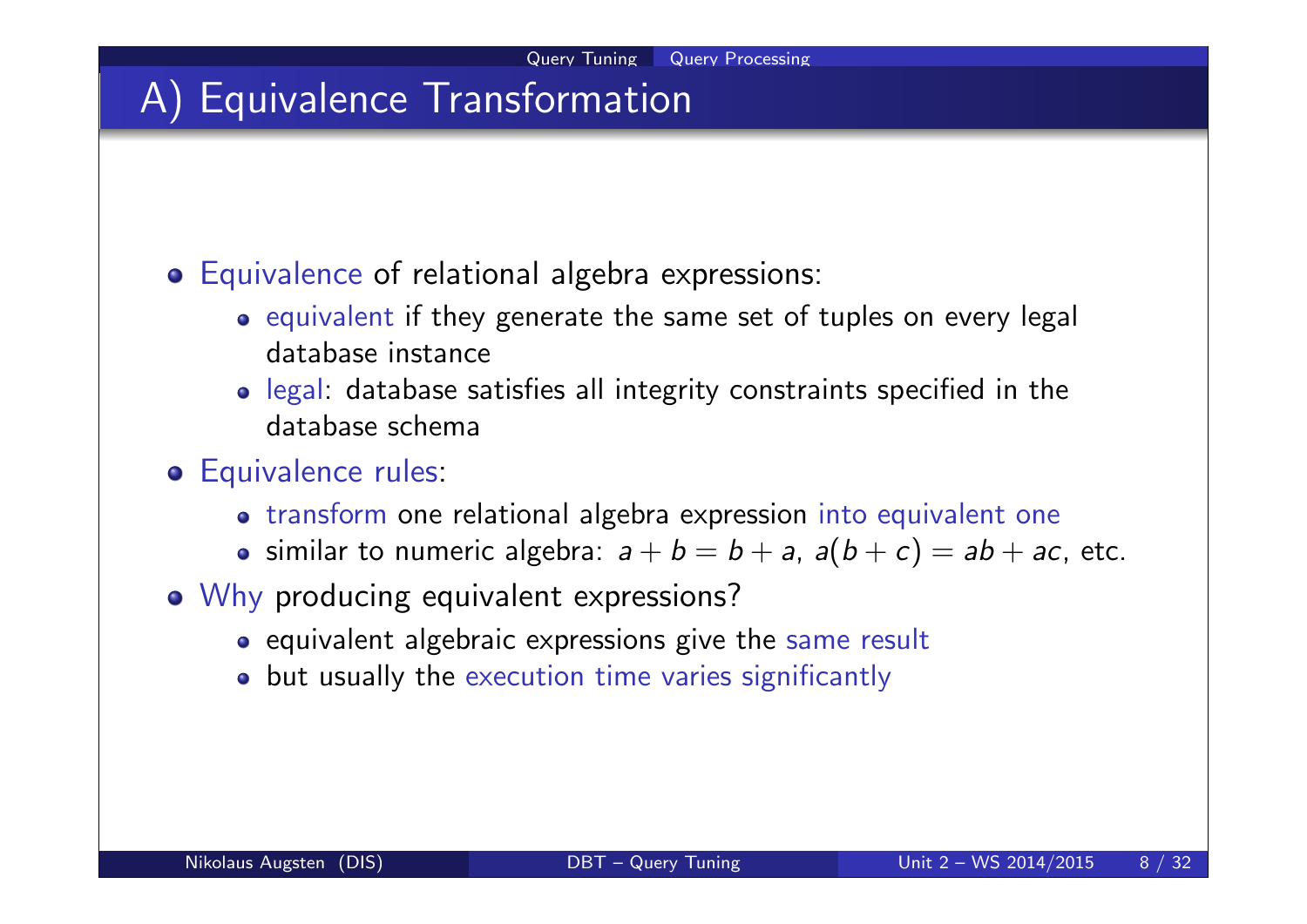### Equivalence Rules – Examples

Selection operations are commutative:  $\sigma_{\theta_1}(\sigma_{\theta_2}(E)) = \sigma_{\theta_2}(\sigma_{\theta_1}(E))$ 

- $\bullet$  E is a relation (table)
- $\theta_1$  and  $\theta_2$  are conditions on attributes, e.g.  $\it{E.sallary} < 2500$
- $\sigma_\theta$  selects all tuples that satisfy  $\theta$
- **•** Selection distributes over the theta-join operation if  $\theta_1$  involves only attributes of  $E_1$  and  $\theta_2$  only attributes of  $E_2$ :

 $\sigma_{\theta_1 \wedge \theta_2} (E_1 \Join_{\theta} E_2) = (\sigma_{\theta_1}(E_1)) \Join_{\theta} (\sigma_{\theta_2}(E_2))$ 

- $\bullet$   $\bowtie$   $\theta$  is the theta-join; it pairs tuples from the input relations (e.g.,  $E_1$ ) and  $E_2)$  that satisfy condition  $\theta$ , e.g.  $E_1$ .accountI $D=E_2$ .ID
- Natural join is associative:  $(E_1 \Join E_2) \Join E_3 = E_1 \Join (E_2 \Join E_3)$ 
	- the join condition in the natural join is equality on all attributes of the two input relations that have the same name
- Many other rules can be found in Silberschatz et al.,"Database System Concepts"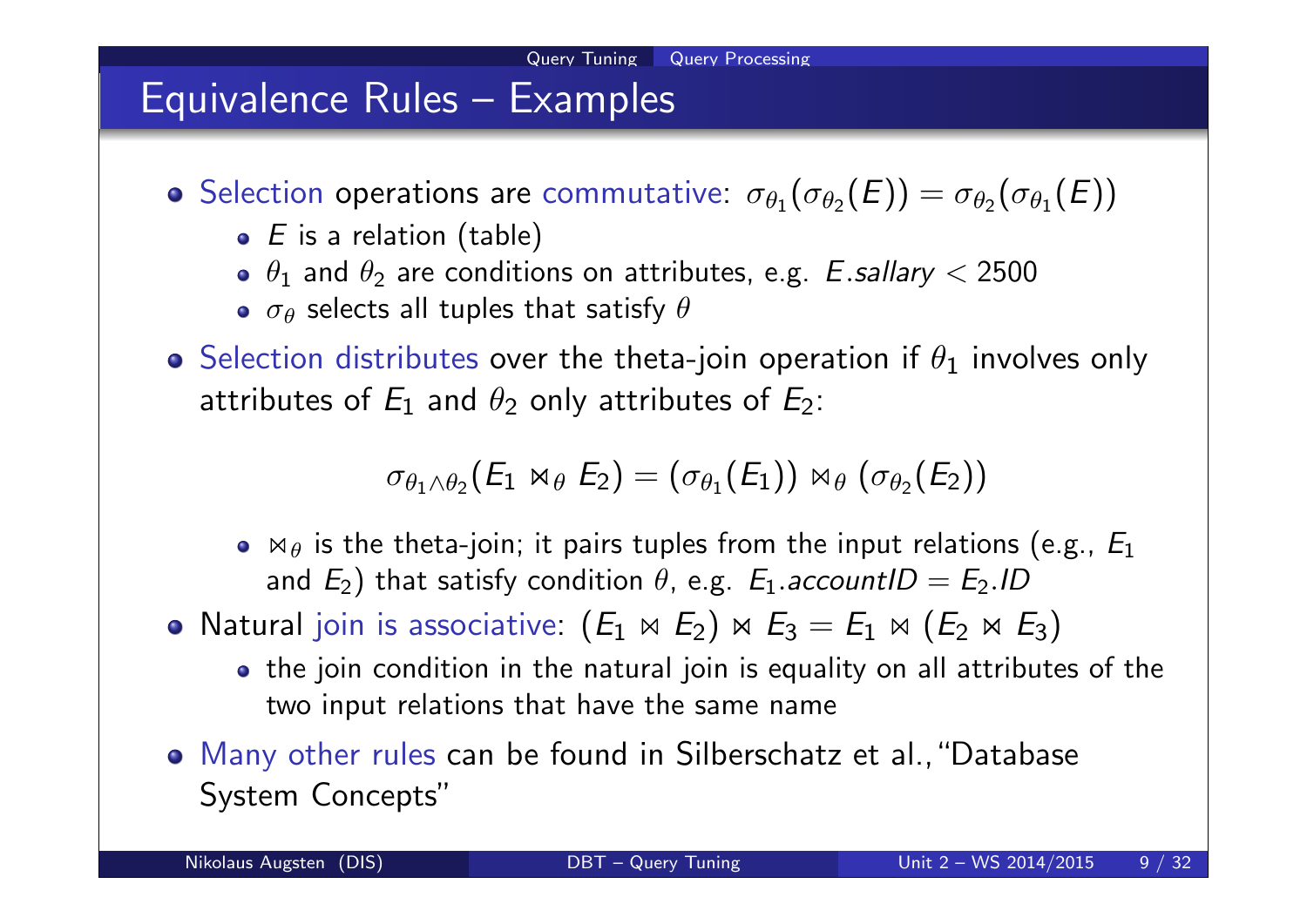### Equivalence Rules – Example Query

#### Schema:

branch(branch-name, branch-city, assets) account(account-number, branch-name, balance) depositor(customer-name,account-number)

#### Query:

SELECT customer-name FROM branch, account, depositor WHERE branch-city=Brooklyn AND balance  $<$  1000 AND branch branch-name  $=$  account branch-name AND  $account$ .account-number  $=$  depositor.account-number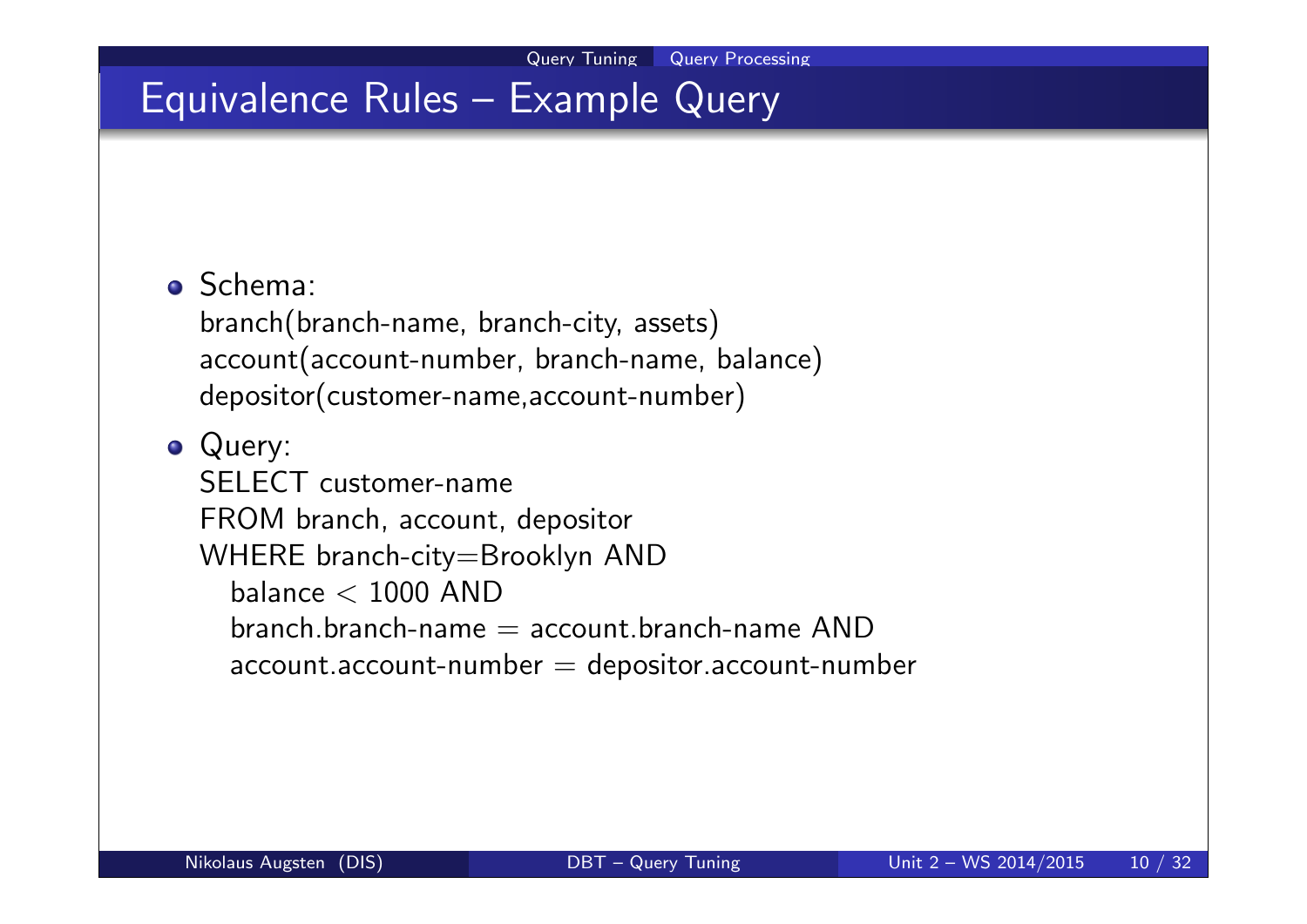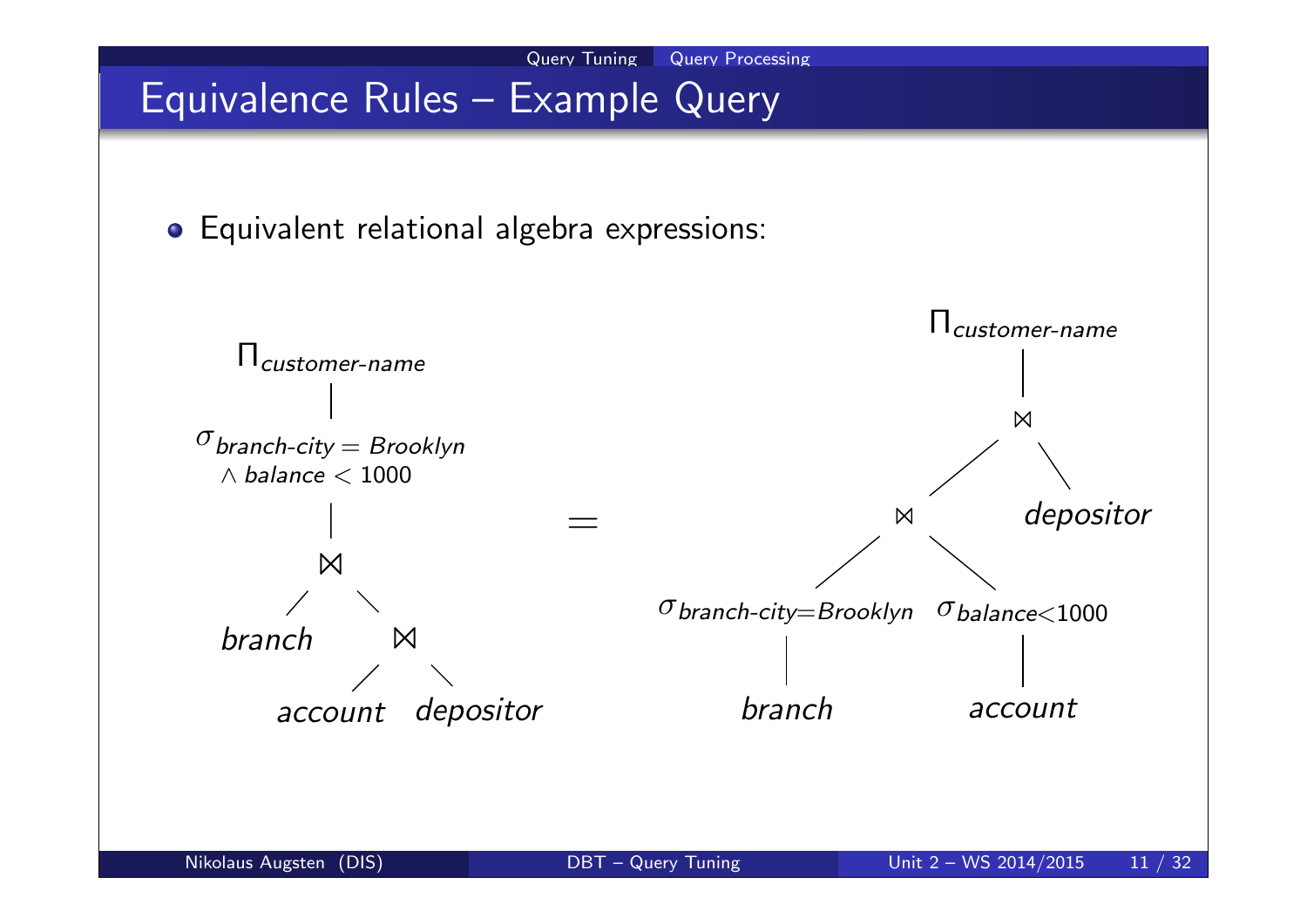## B) Annotation: Creating Query Plans

- Algebra expression is not a query plan.
- Additional decisions required:
	- which indexes to use, for example, for joins and selects?
	- which algorithms to use, for example, sort-merge vs. hash join?
	- materialize intermediate results or pipeline them?
	- etc.
- Each relational algebra expression can result in many query plans.
- Some query plans may be better than others!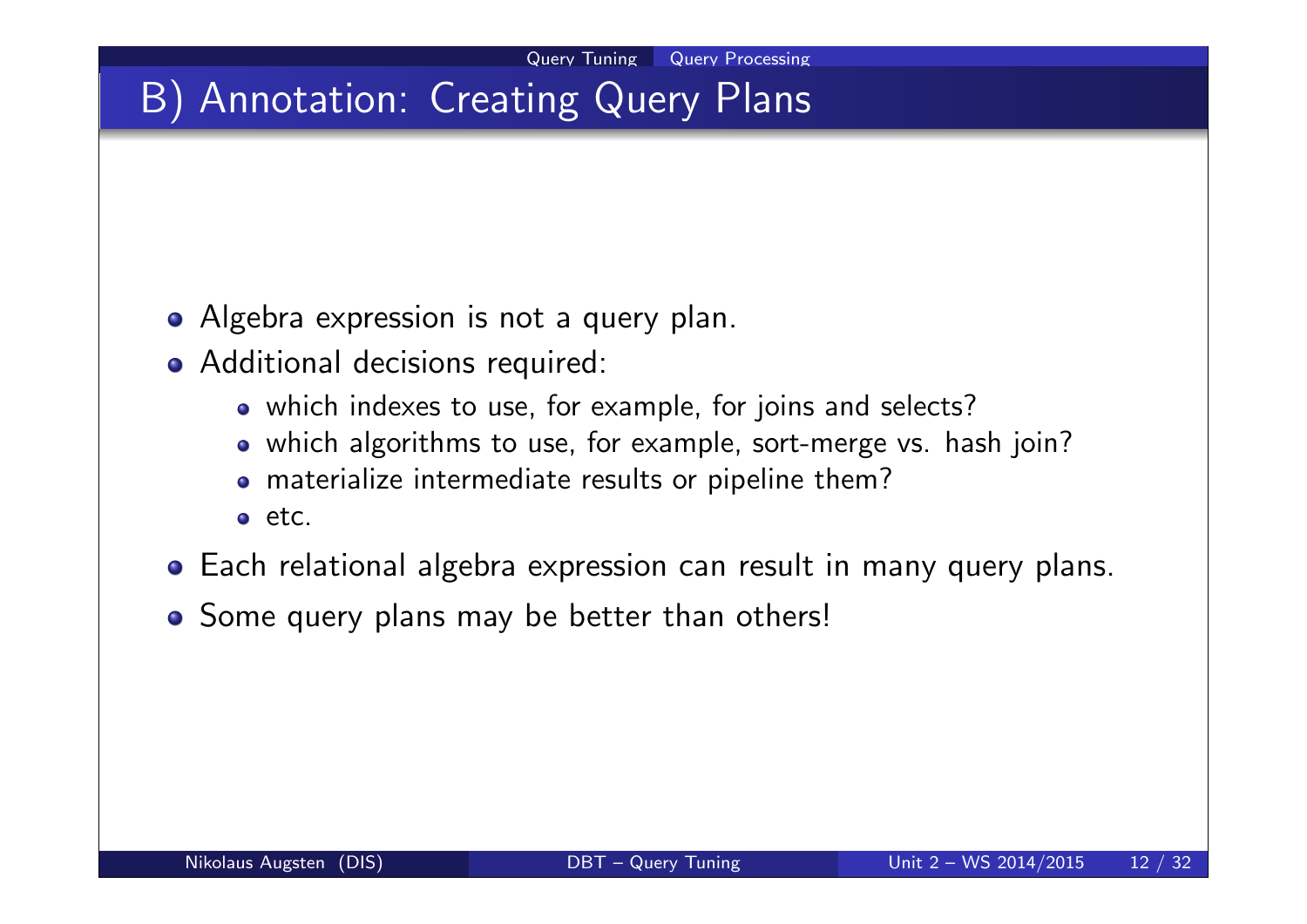## Query Plan – Example

o query plan of our example query:

(account physically sorted by branch-name; index 1 on branch-city sorts records with same value of branch-city by branch-name)

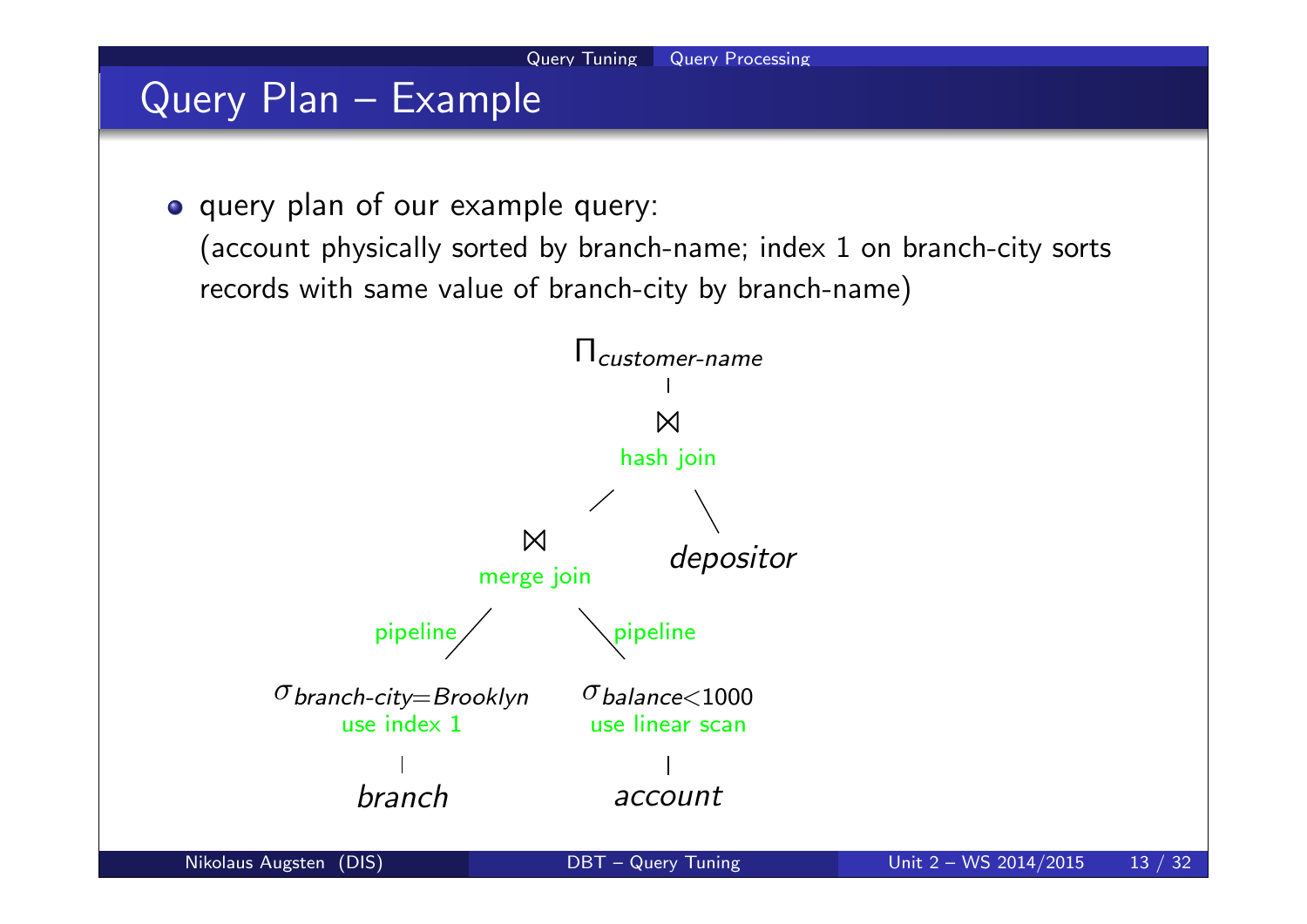## C) Cost Estimation

- Which query plan is the fastest one?
- This is a very hard problem:
	- cost for each query plan can only be estimated
	- huge number of query plans may exist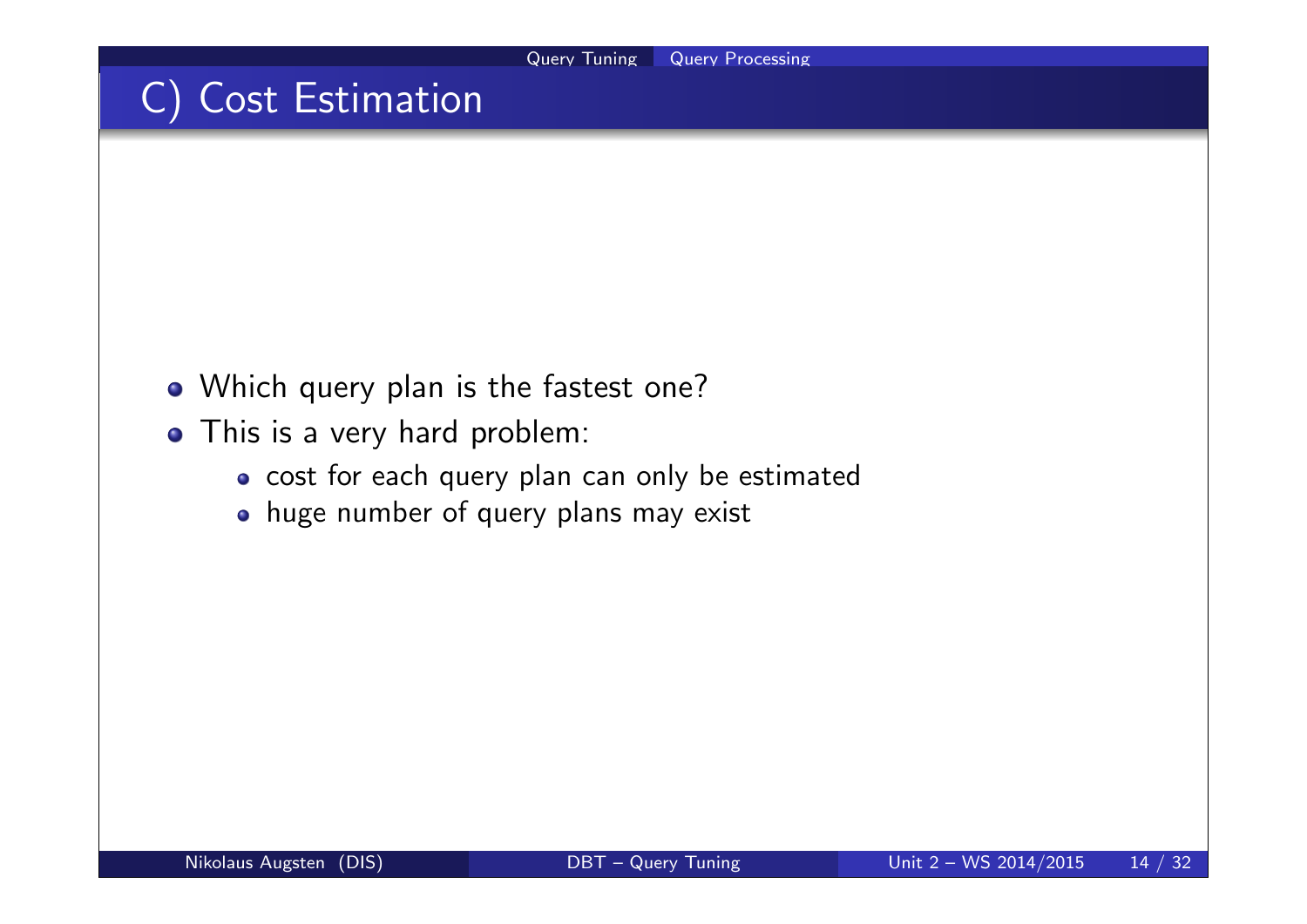### Statistics for Cost Estimation

- Catalog information: database maintains statistics about relations
- Example statistics:
	- number of tuples per relation
	- number of blocks on disk per relation
	- number of distinct values per attribute
	- histogram of values per attribute
- Statistics used to estimate cost of operations, for example
	- o selection size estimation
	- **•** join size estimation
	- projection size estimation
- Problems:
	- cost can only be estimated
	- updating statistics is expensive, thus they are often out of date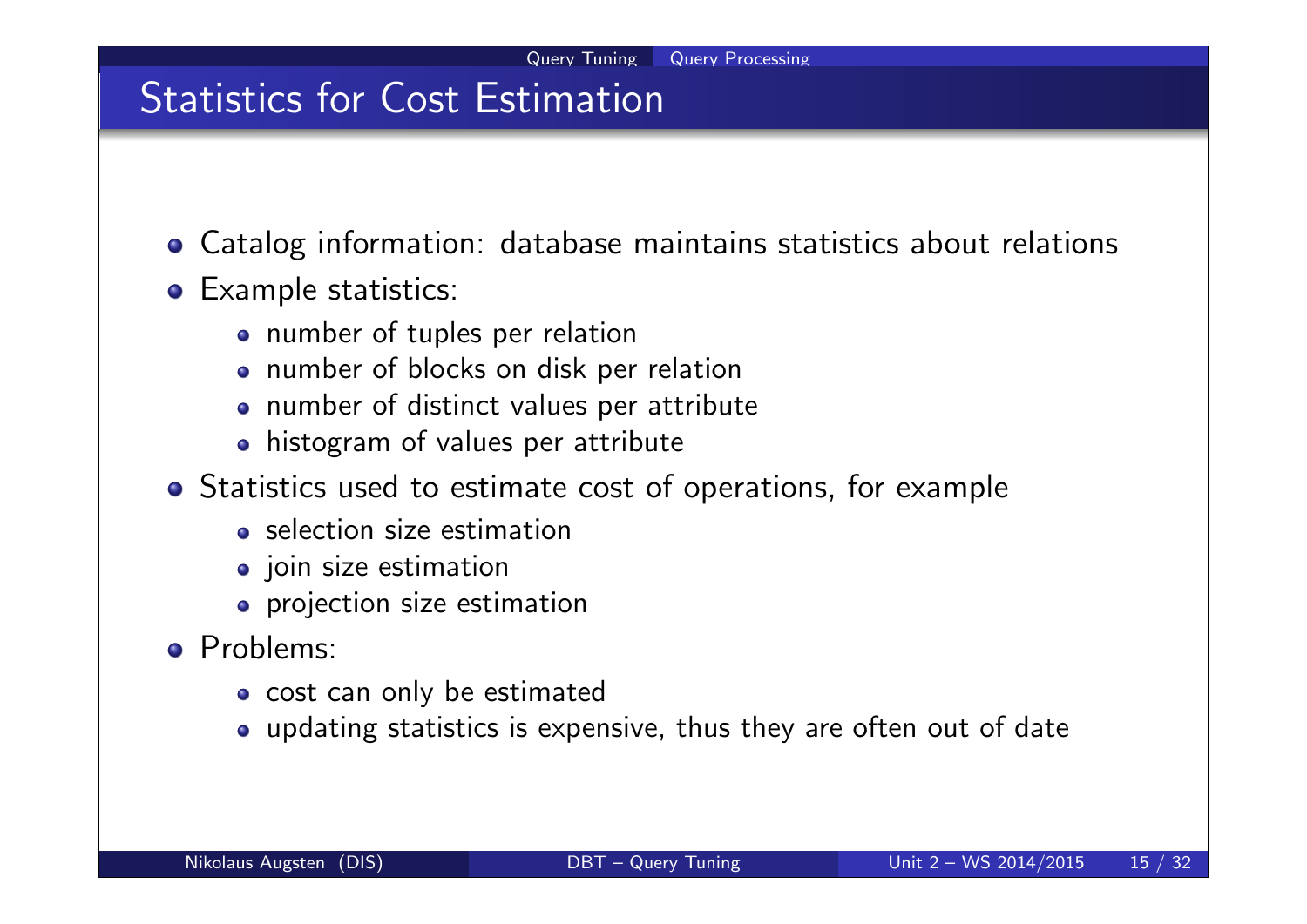## Choosing the Cheapest Query Plan

- **•** Problem: Estimating cost for all possible plans too expensive.
- Solutions:
	- pruning: stop early to evaluate a plan
	- heuristics: do not evaluate all plans
- Real databases use a combination:
	- Apply heuristics to choose promising query plans.
	- Choose cheapest plan among the promising plans using pruning.
- **•** Examples of heuristics:
	- perform selections as early as possible
	- **•** perform projections early
	- avoid Cartesian products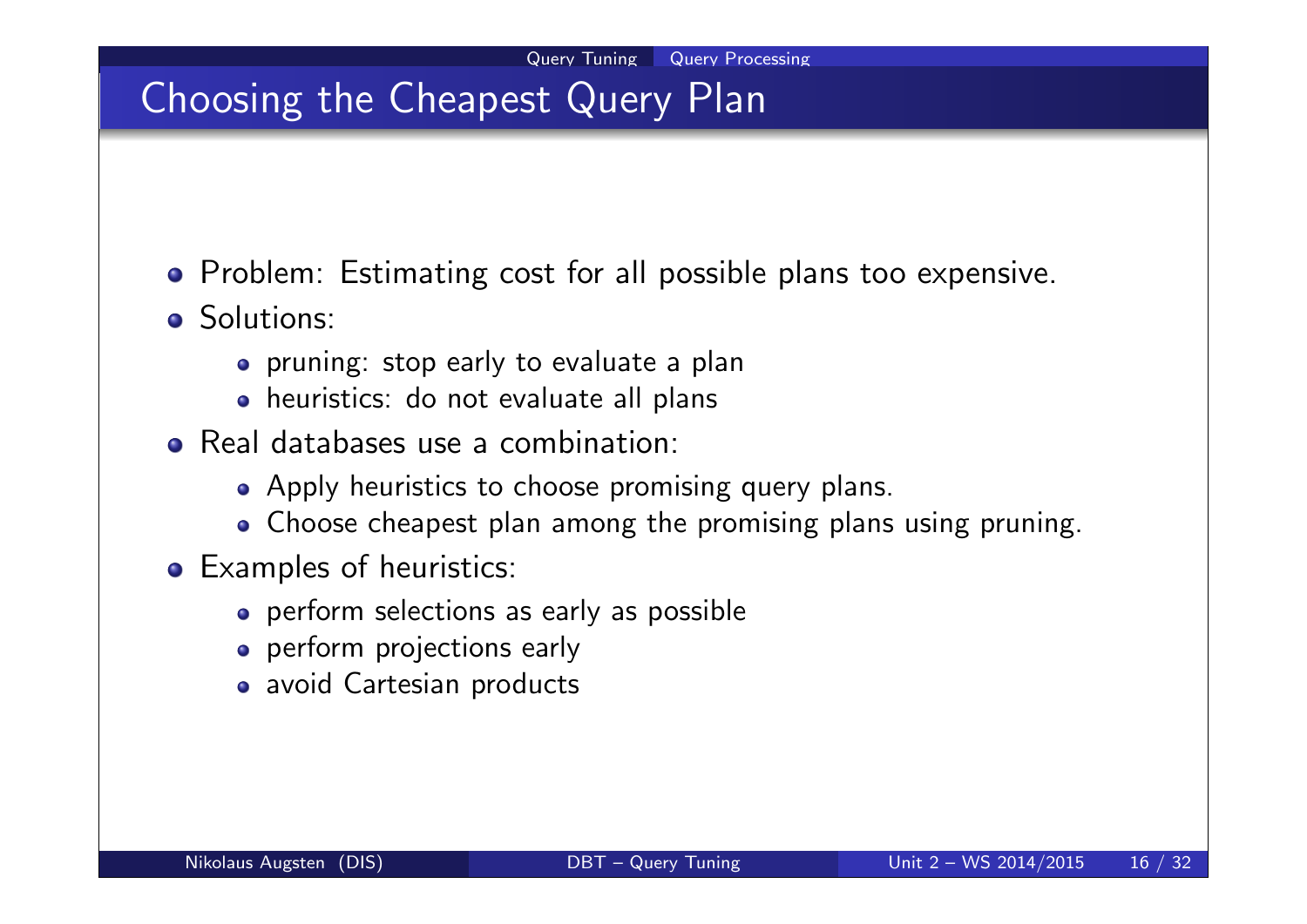### 3. Execution Engine

The execution engine

- **•** receives query plan from optimizer
- executes plan and returns query result to user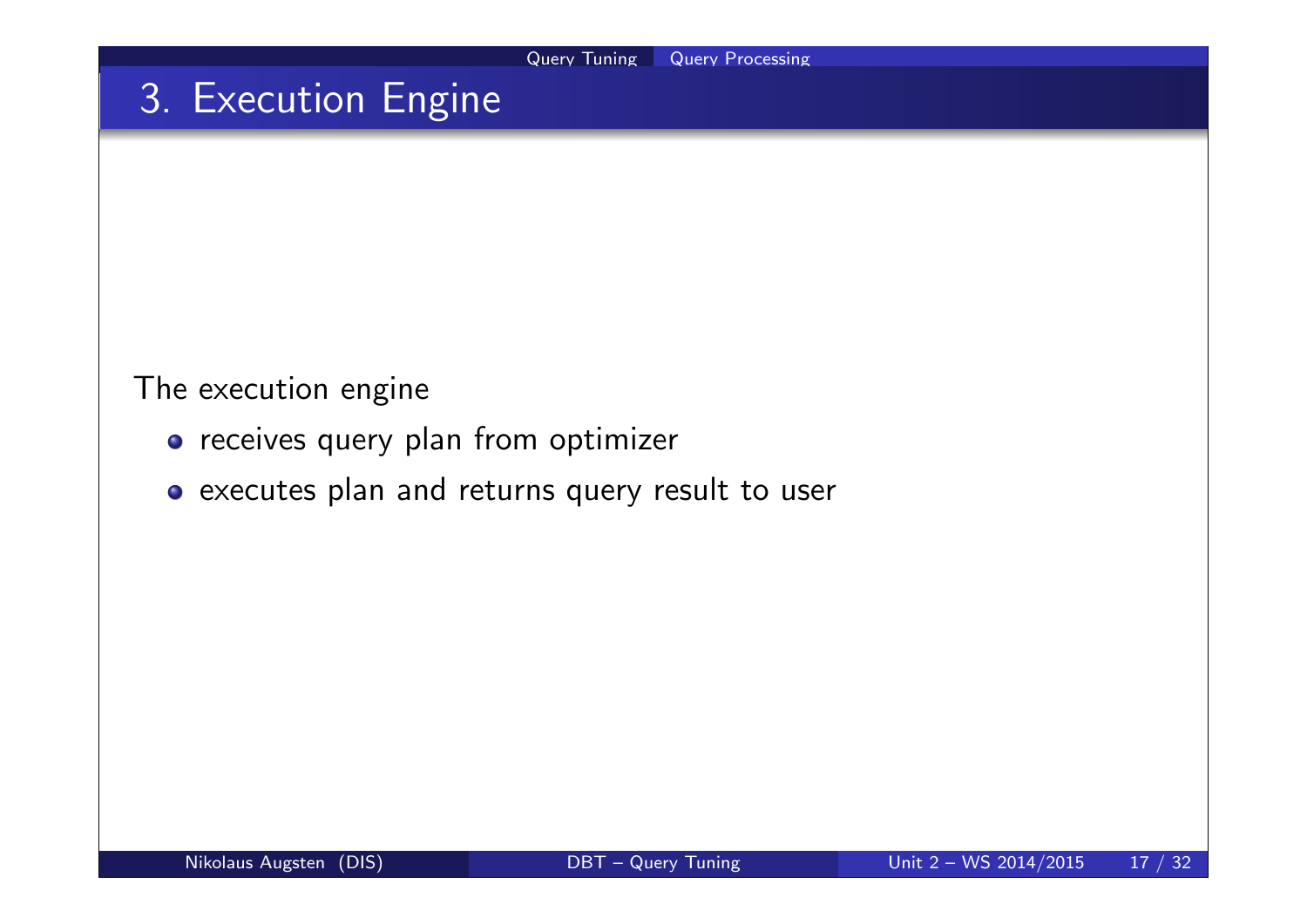## Query Tuning and Query Optimization

### o Optimizers are not perfect:

- transformations produce only a subset of all possible query plans
- o only a subset of possible annotations might be considered
- o cost of query plans can only be estimated
- Query Tuning: Make life easier for your query optimizer!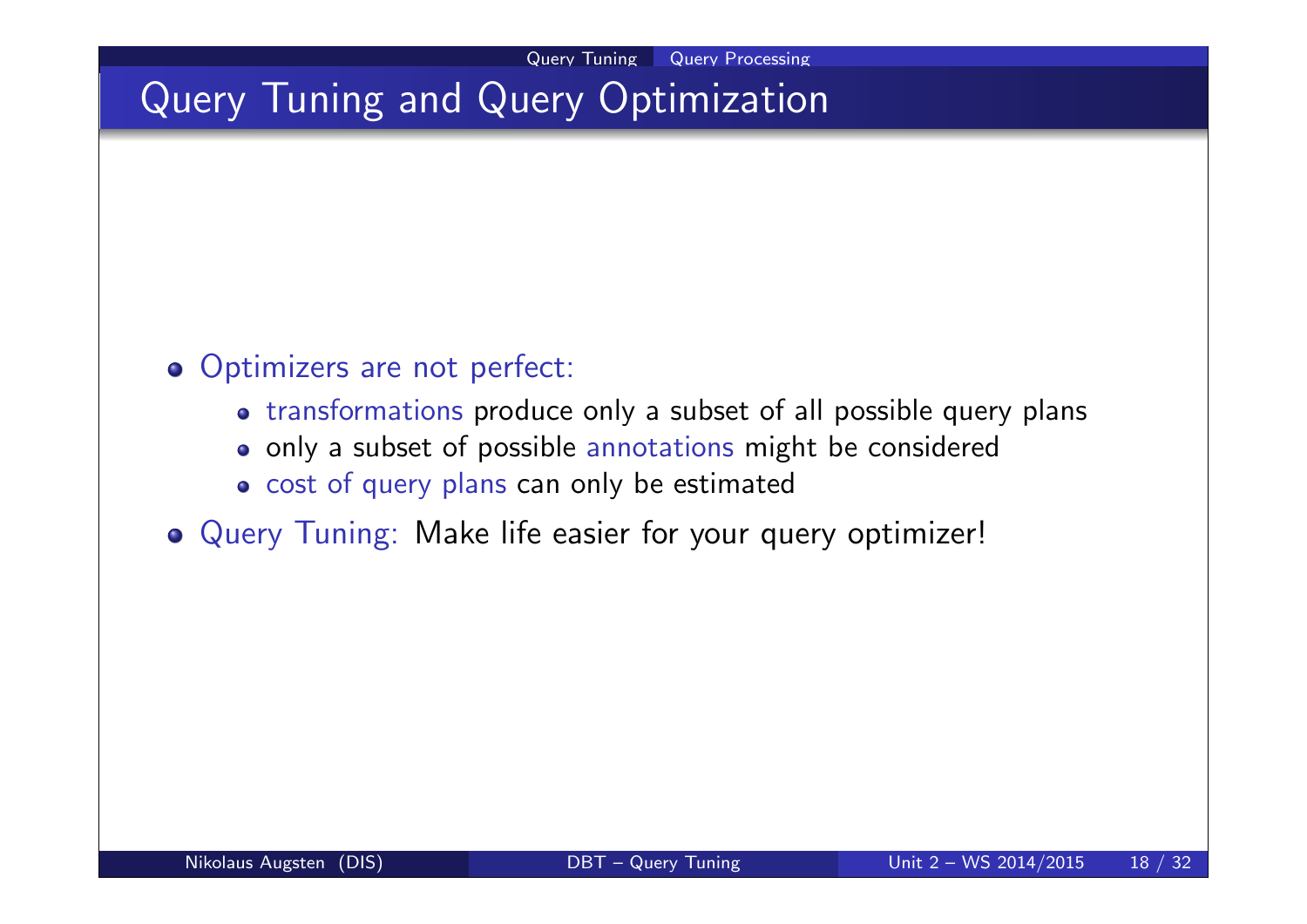## **Outline**

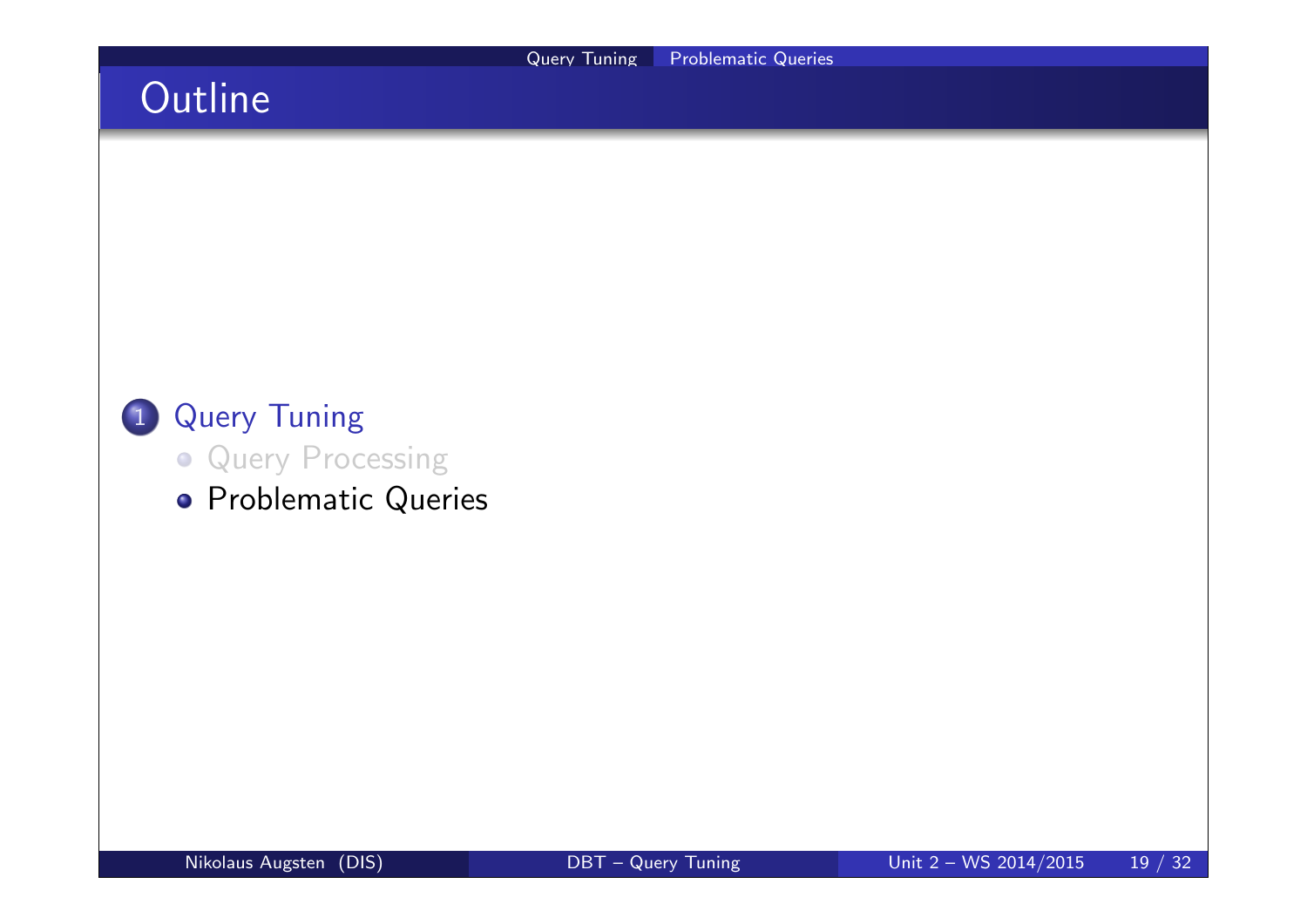## Which Queries Should Be Rewritten?

- o Rewrite queries that run "too slow"
- How to find these queries?
	- query issues far too many disc accesses, for example, point query scans an entire table
	- you look at the query plan and see that relevant indexes are not used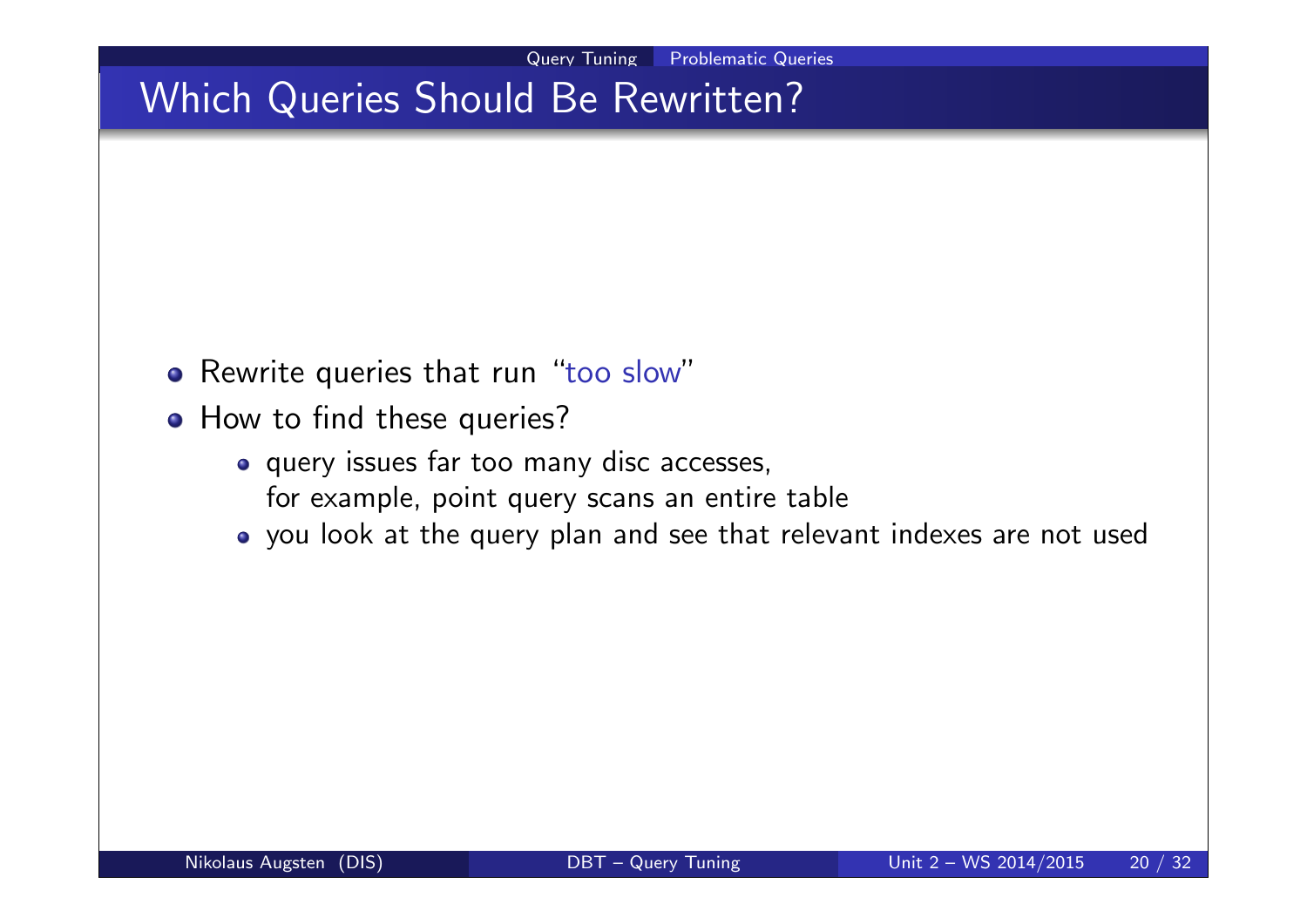### Running Example

Employee(ssnum,name,manager,dept,salary,numfriends)

- o clustering index on ssnum
- non-clustering index on name
- non-clustering index on dept
- keys: ssnum, name
- Students(ssnum,name,course,grade)
	- o clustering index on ssnum
	- non-clustering index on name
	- keys: ssnum, name
- Techdept(dept,manager,location)
	- o clustering index on dept
	- key: dept
	- manager may manage many departments
	- a location may contain many departments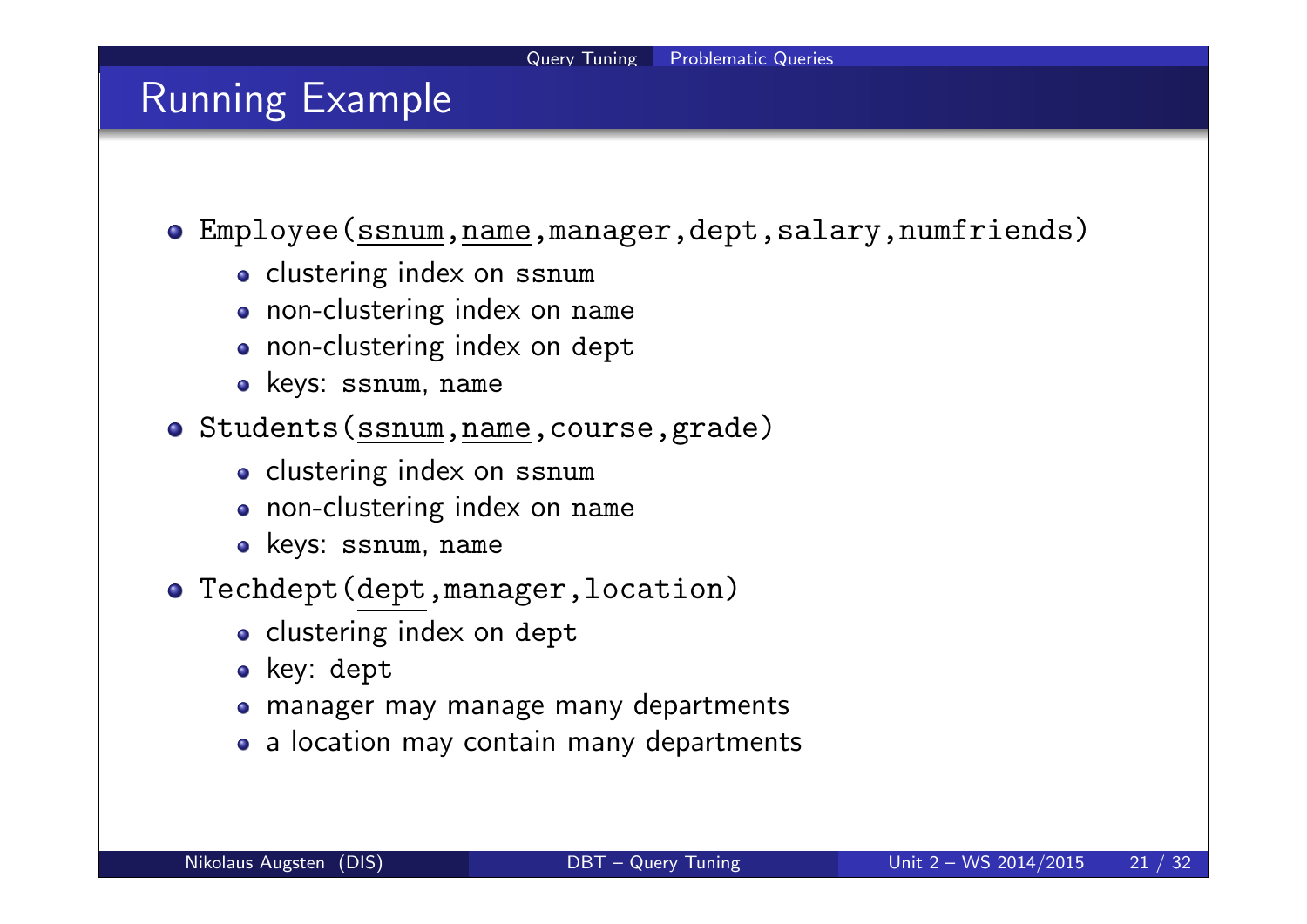# **DISTINCT**

**• How can DISTINCT hurt?** 

- DISTINCT forces sort or other overhead.
- If not necessary, it should be avoided.
- Query: Find employees who work in the information systems department.

```
SELECT DISTINCT ssnum
FROM Employee
WHERE dept = 'information systems'
```
- DISTINCT not necessary:
	- ssnum is a key of Employee, so it is also a key of a subset of Employee.
	- Note: Since an index is defined on ssnum, there is likely to be no overhead in this particular examples.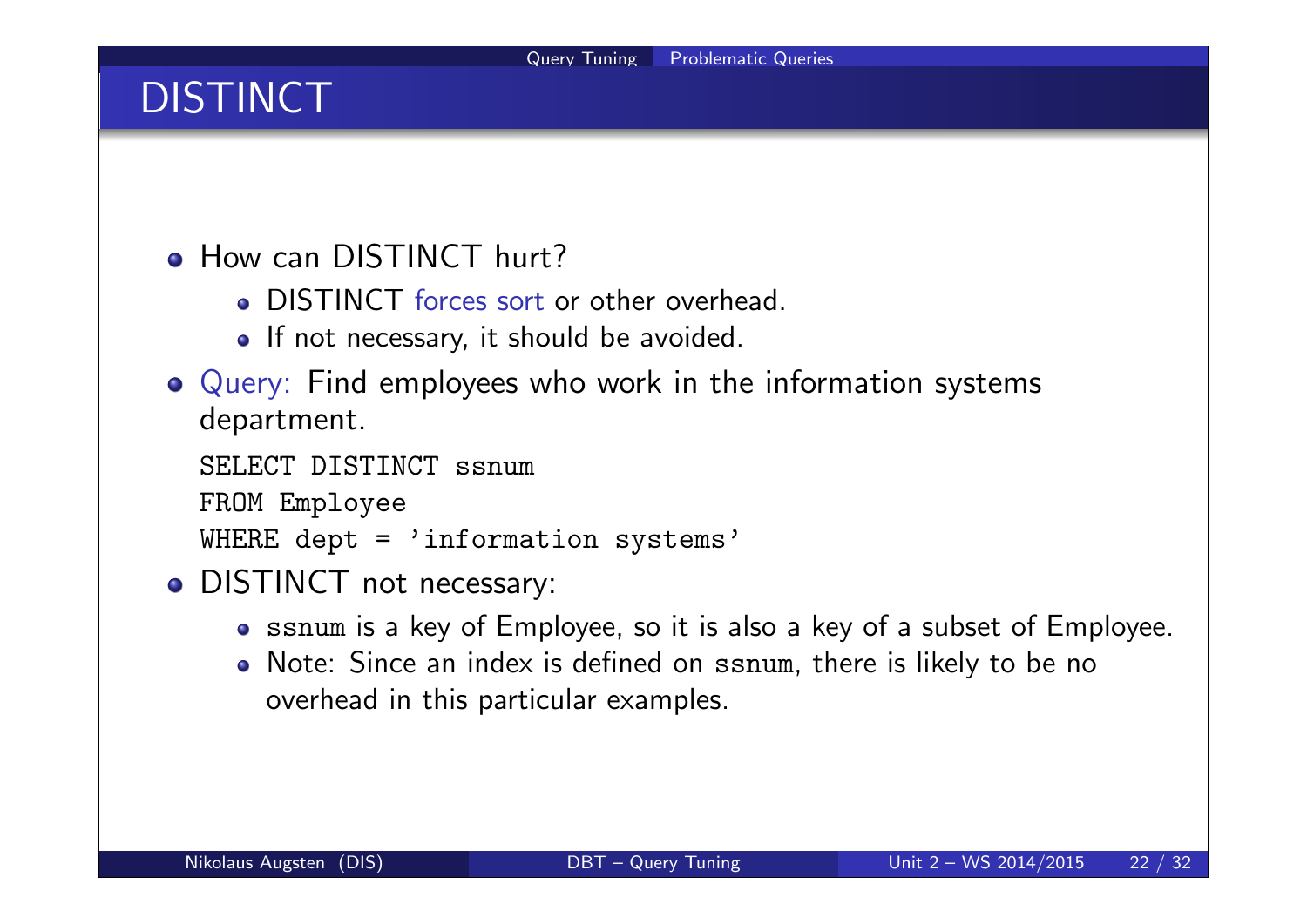### Non-Correlated Subqueries

- Many systems handle subqueries inefficiently.
- Non-correlated: attributes of outer query not used in inner query.
- **•** Query:

SELECT ssnum FROM Employee WHERE dept IN (SELECT dept FROM Techdept)

- May lead to inefficient evaluation:
	- check for each employee whether they are in Techdept
	- index on Employee.dept not used!
- **Equivalent query:**

SELECT ssnum FROM Employee, Techdept WHERE Employee.dept = Techdept.dept

#### **•** Efficient evaluation:

- look up employees for each dept in Techdept
- use index on Employee.dept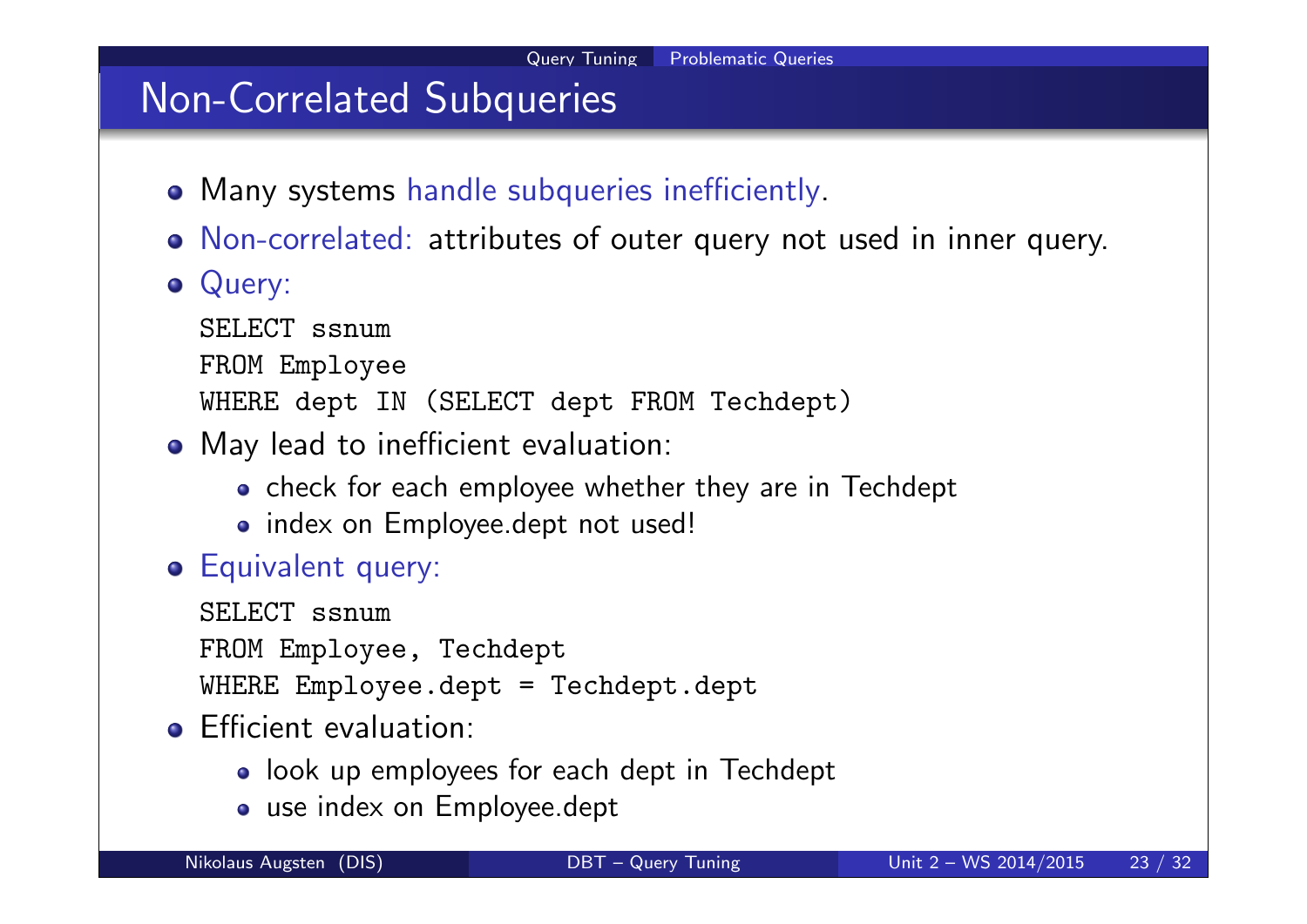### Temporary Tables

#### Temporary tables can hurt in the following ways:

- force operations to be performed in suboptimal order (optimizer often does a very good job!)
- creating temporary tables i.s.s. $^1\,$  causes catalog update  $-$  possible concurrency control bottleneck
- system may miss opportunity to use index

#### Temporary tables are good:

- to rewrite complicated correlated subqueries
- to avoid ORDER BYs and scans in specific cases (see example)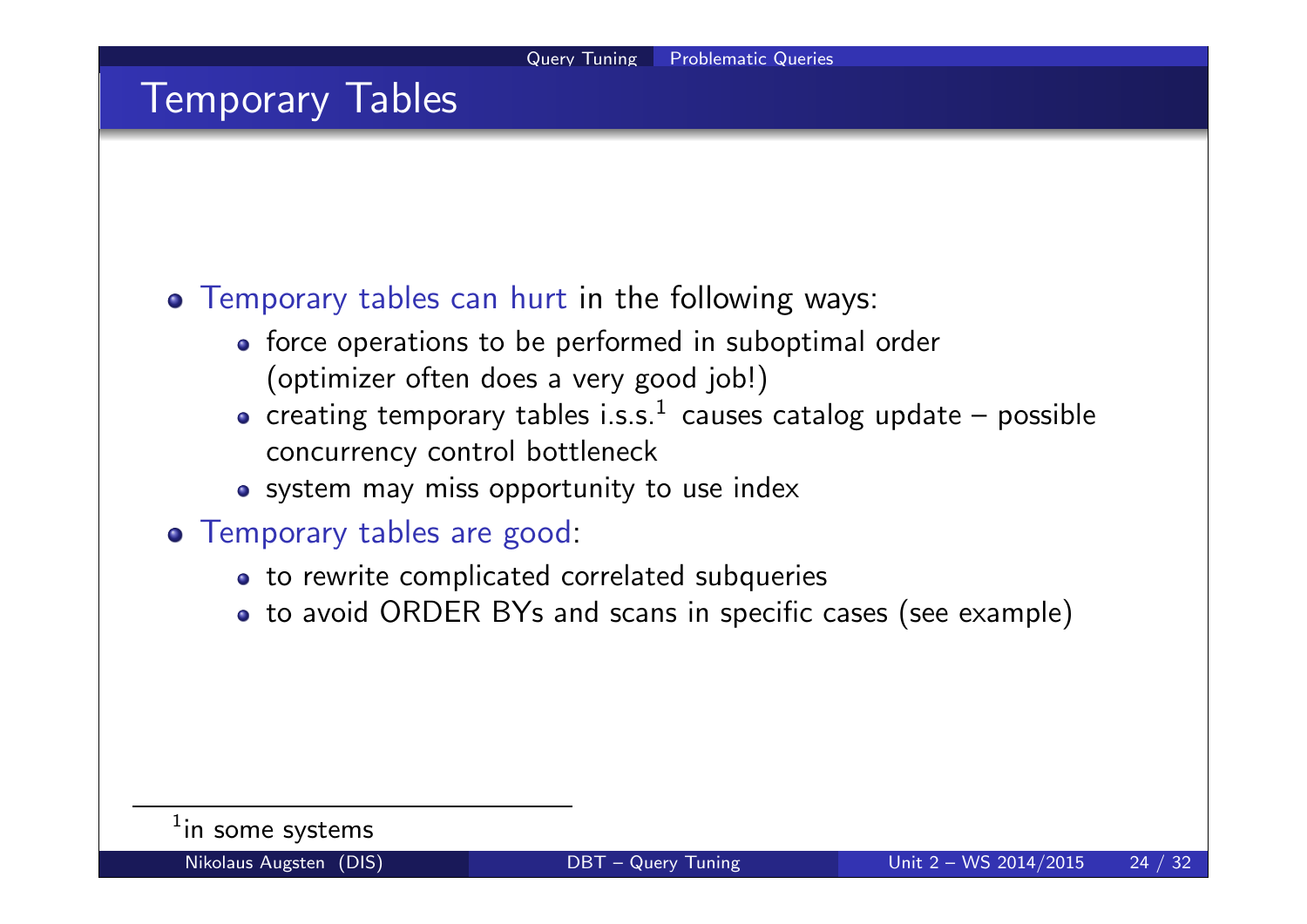### Unnecessary Temporary Table

Query: Find all IT department employees who earn more than 40000. SELECT \* INTO Temp FROM Employee WHERE salary > 40000 SELECT ssnum FROM Temp

```
WHERE Temp.dept = 'IT'
```
- o Inefficient SQL:
	- index on dept can not be used
	- o overhead to create Temp table (materialization vs. pipelining)

### Efficient SQL:

```
SELECT ssnum
FROM Employee
WHERE Employee.dept = 'IT'AND salary > 40000
```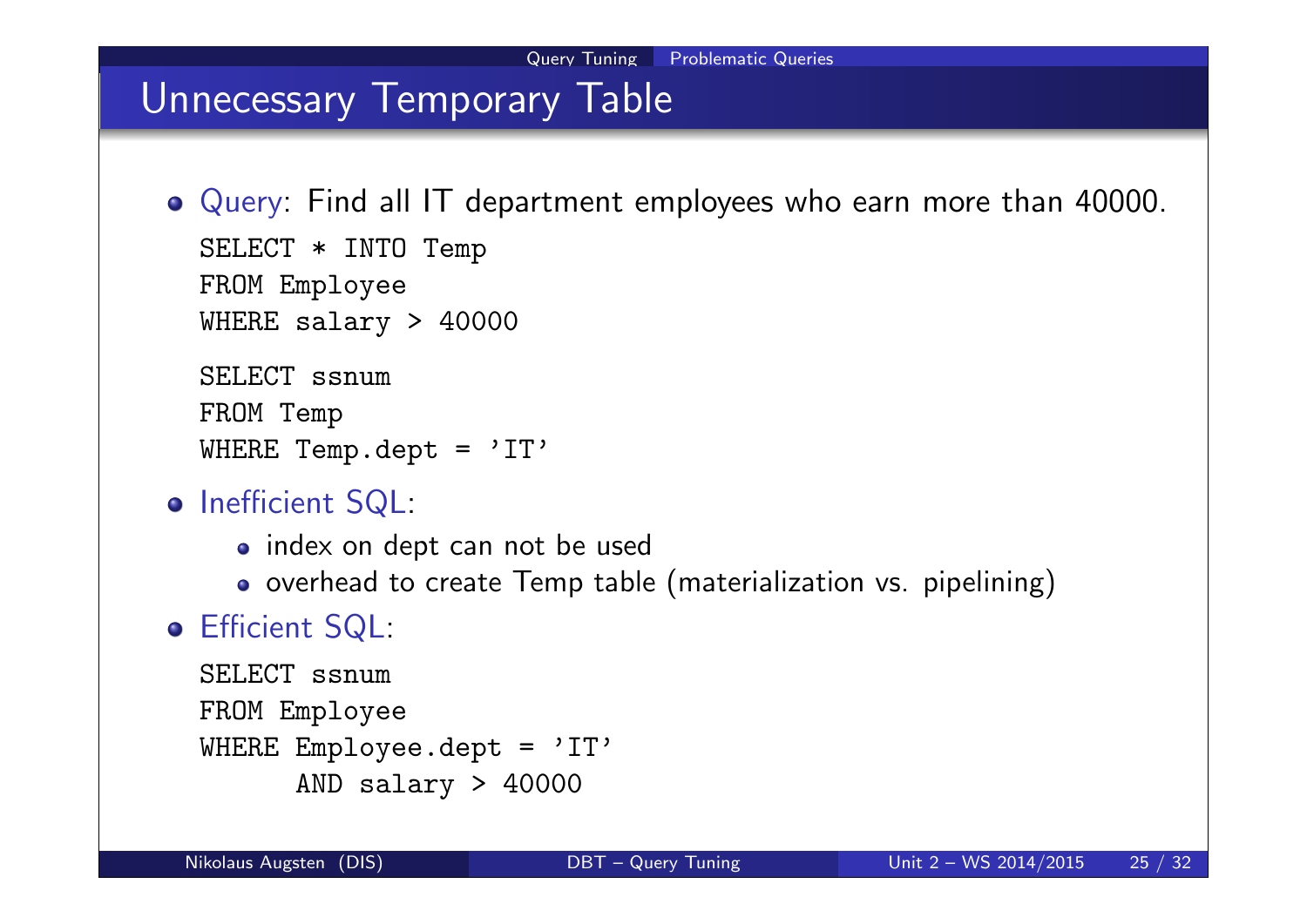### Joins: Use Clustering Indexes and Numeric Values

- Query: Find all students who are also employees.
- o Inefficient SQL:

SELECT Employee.ssnum FROM Employee, Student WHERE Employee.name = Student.name

Efficient SQL:

SELECT Employee.ssnum FROM Employee, Student WHERE Employee.ssnum = Student.ssnum

- **o** Benefits:
	- Join on two clustering indexes allows merge join (fast!).
	- Numerical equality is faster evaluated than string equality.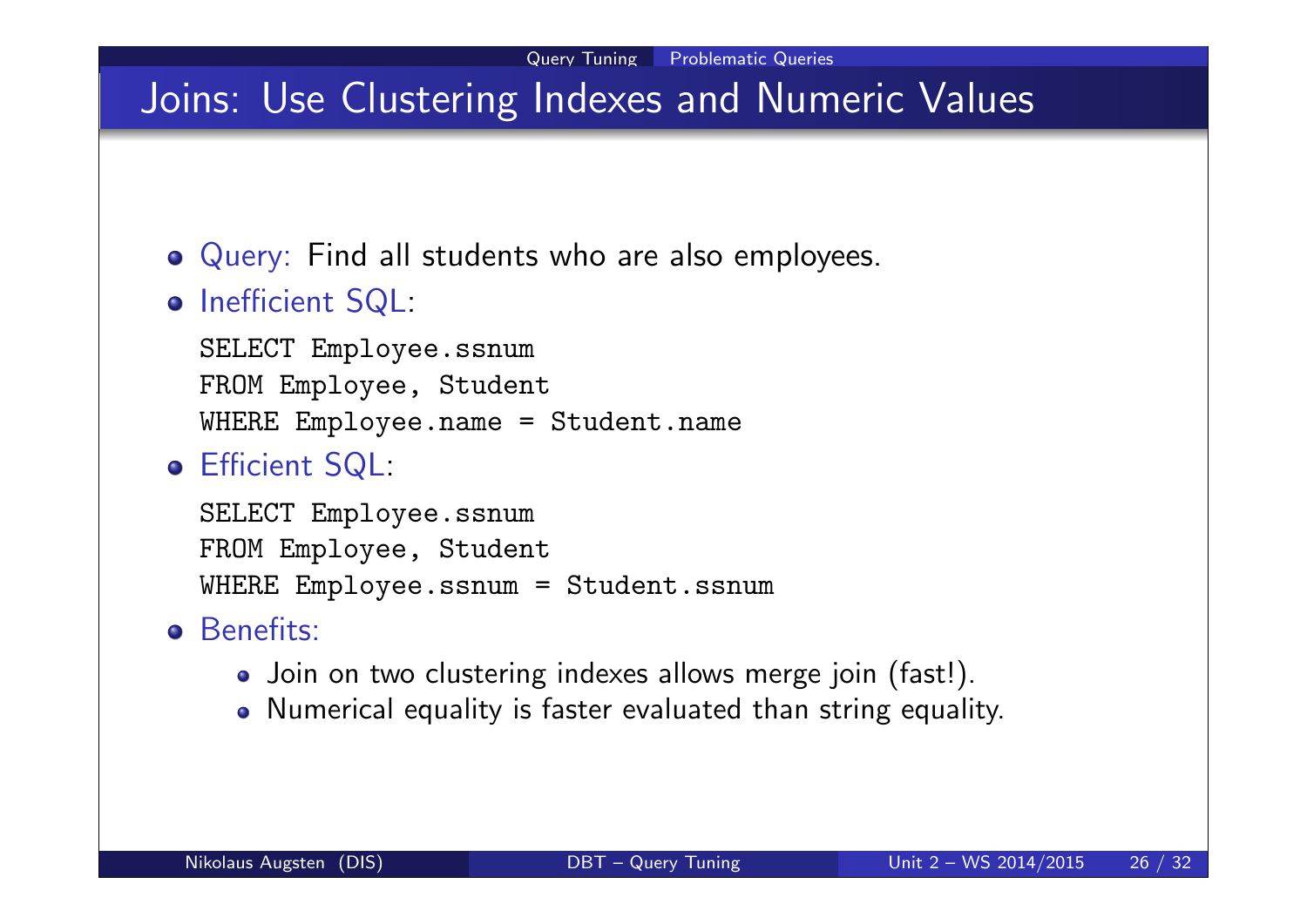## Don't use HAVING where WHERE is enough

- Query: Find average salary of the IT department.
- o Inefficient SQL:

```
SELECT AVG(salary) as avgsalary, dept
FROM Employee
GROUP BY dept
HAVING dept = 'IT'
```
- Problem: May first compute average for employees of all departments.
- Efficient SQL: Compute average only for relevant employees. SELECT AVG(salary) as avgsalary, dept FROM Employee WHERE dept =  $'IT'$

```
GROUP BY dept
```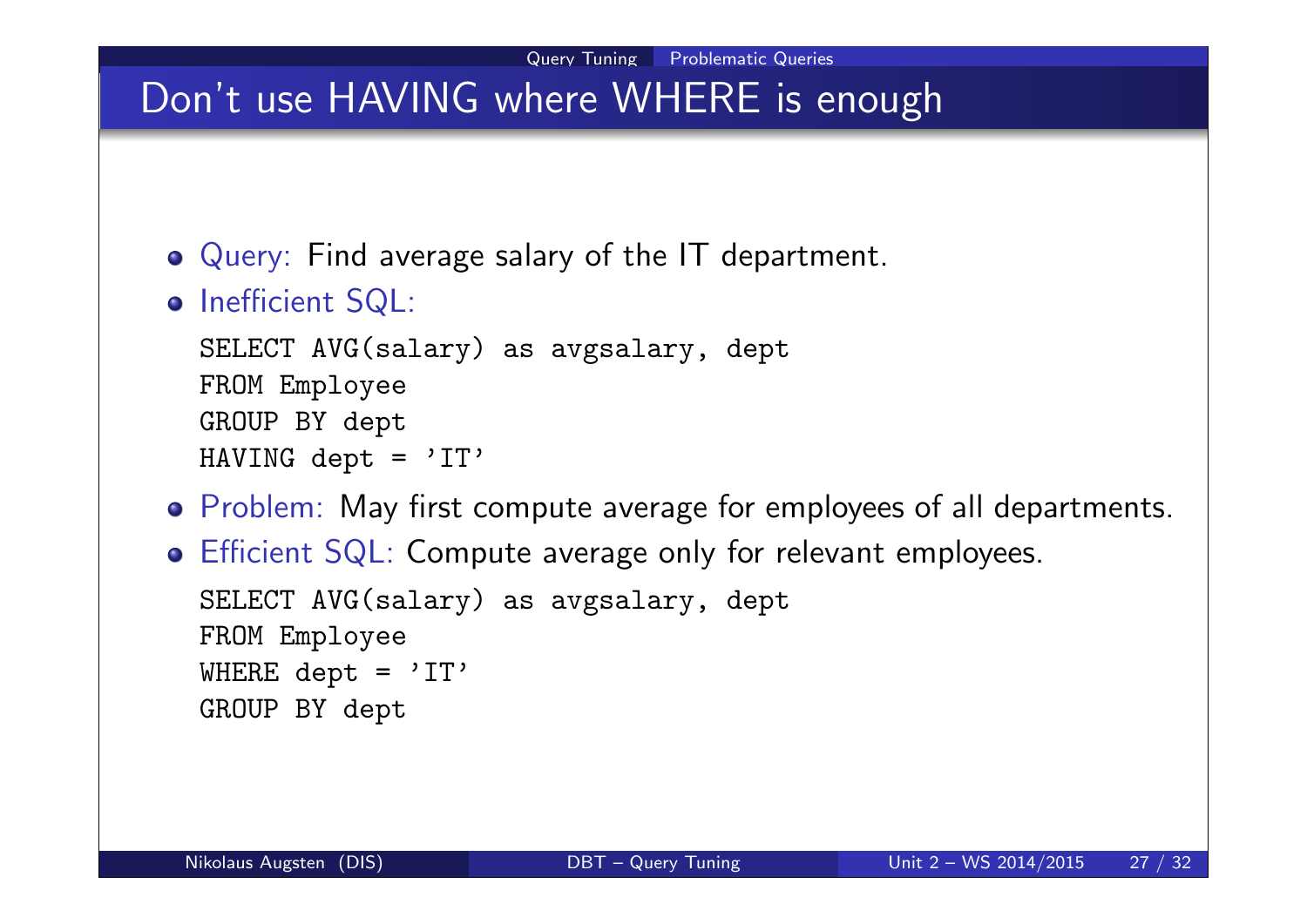## Use Views with Care (I/II)

- Views: macros for queries
	- queries look simpler
	- **o** but are never faster and sometimes slower

#### **o** Creating a view:

CREATE VIEW Techlocation AS SELECT ssnum, Techdept.dept, location FROM Employee, Techdept WHERE Employee.dept = Techdept.dept

**o** Using the view:

SELECT location FROM Techlocation WHERE ssnum = 452354786

o System expands view and executes:

```
SELECT location
FROM Employee, Techdept
WHERE Employee.dept = Techdept.dept
      AND ssnum = 452354786
```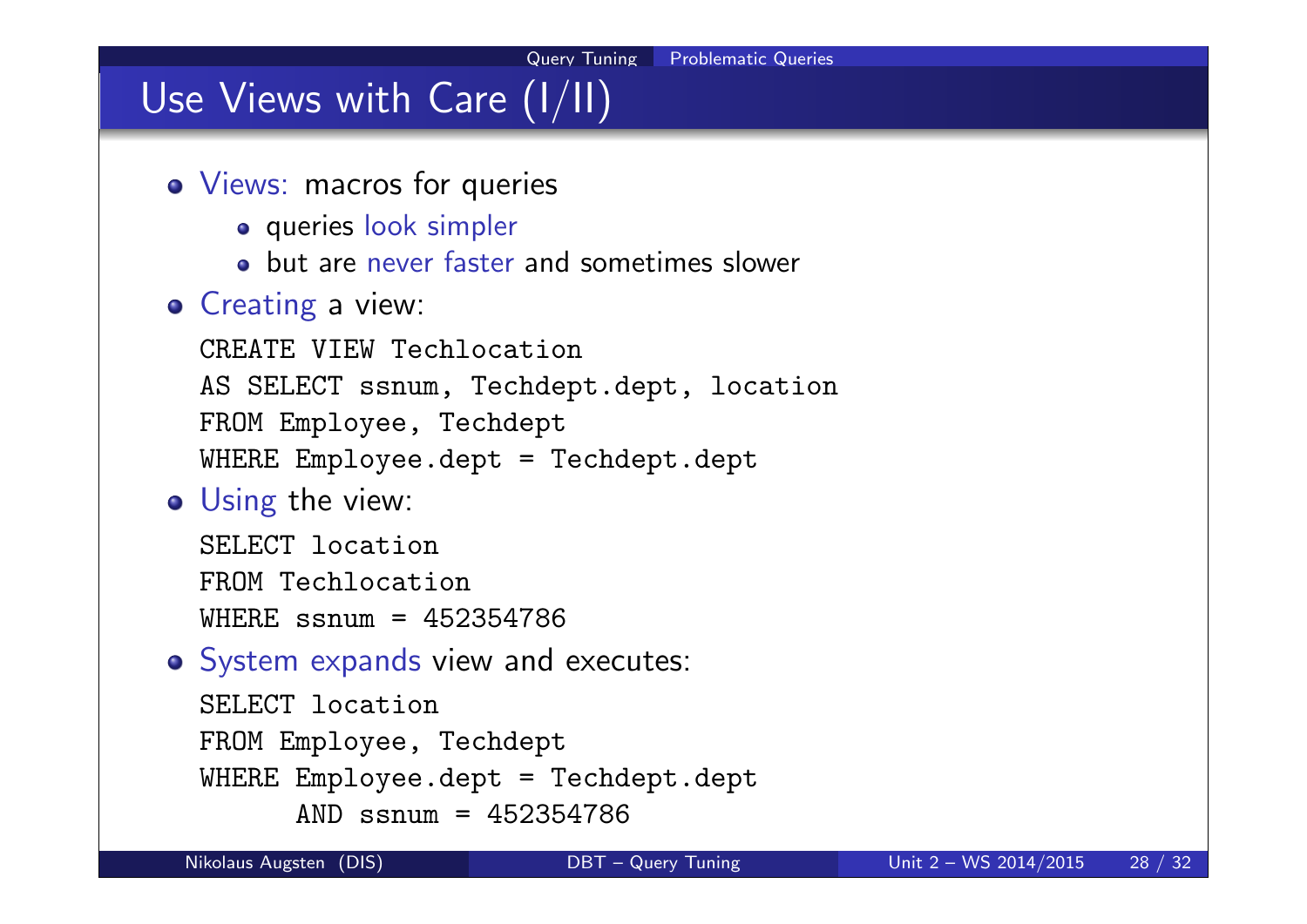# Use Views with Care (II/II)

- Query: Get the department name for the employee with social security number 452354786 (who works in a technical department).
- Example of an inefficient SQL:

```
SELECT dept
FROM Techlocation
WHERE ssnum = 452354786
```
This SQL expands to:

```
SELECT dept
FROM Employee, Techdept
WHERE Employee.dept = Techdept.dept
      AND ssnum = 452354786
```
• But there is a more efficient SQL (no join!) doing the same thing:

```
SELECT dept
FROM Employee
WHERE ssnum = 452354786
```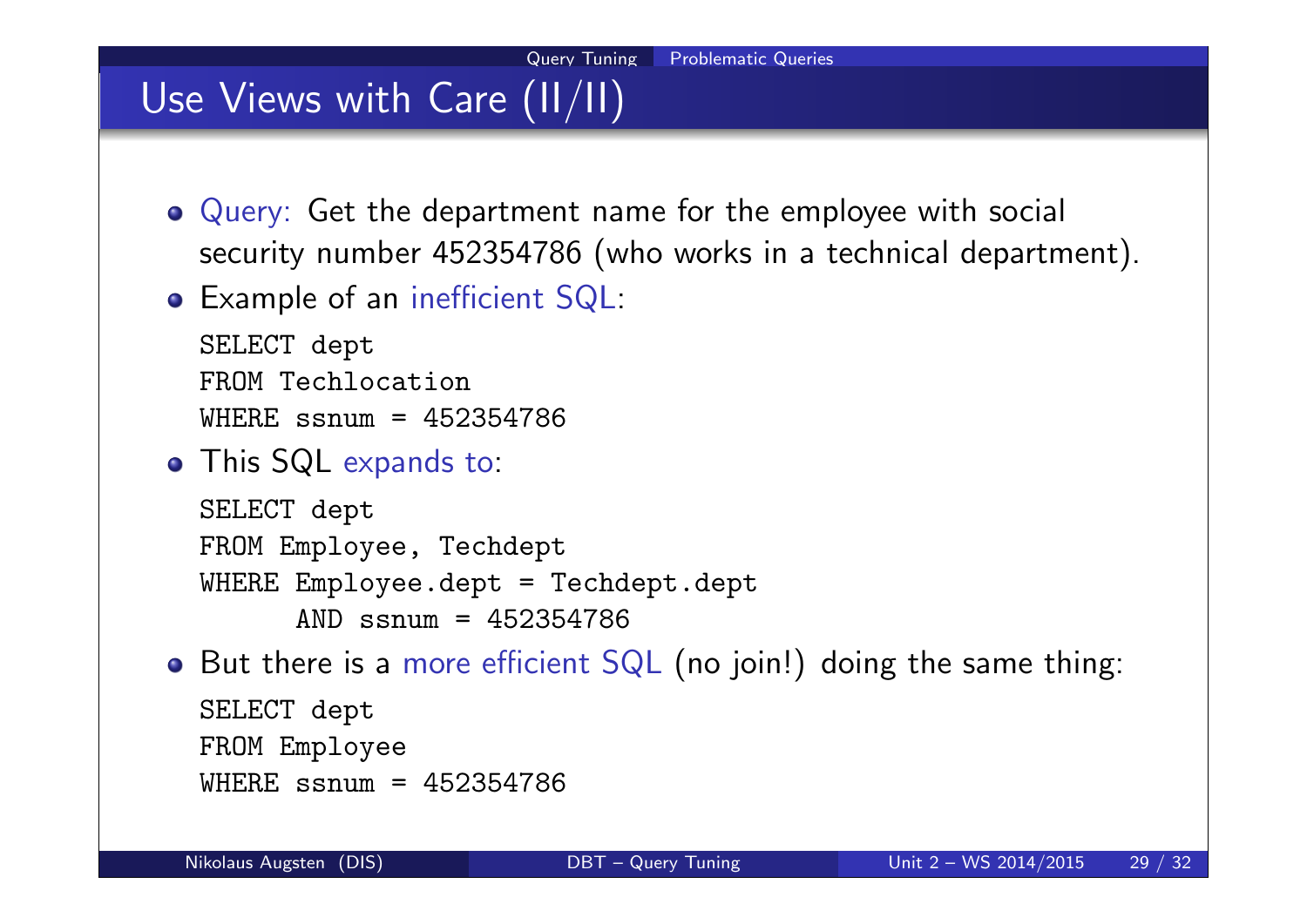### System Peculiarity: Indexes and OR

- Some systems never use indexes when conditions are OR-connected.
- Query: Find employees with name Smith or who are in the acquisitions department.

SELECT Employee.ssnum FROM Employee WHERE Employee.name = 'Smith'

OR Employee.dept = 'acquisitions'

Fix: use UNION instead of OR

```
SELECT Employee.ssnum
FROM Employee
WHERE Employee.name = 'Smith'
UNION
SELECT Employee.ssnum
```
FROM Employee

```
WHERE Employee.dept = 'acquisitions'
```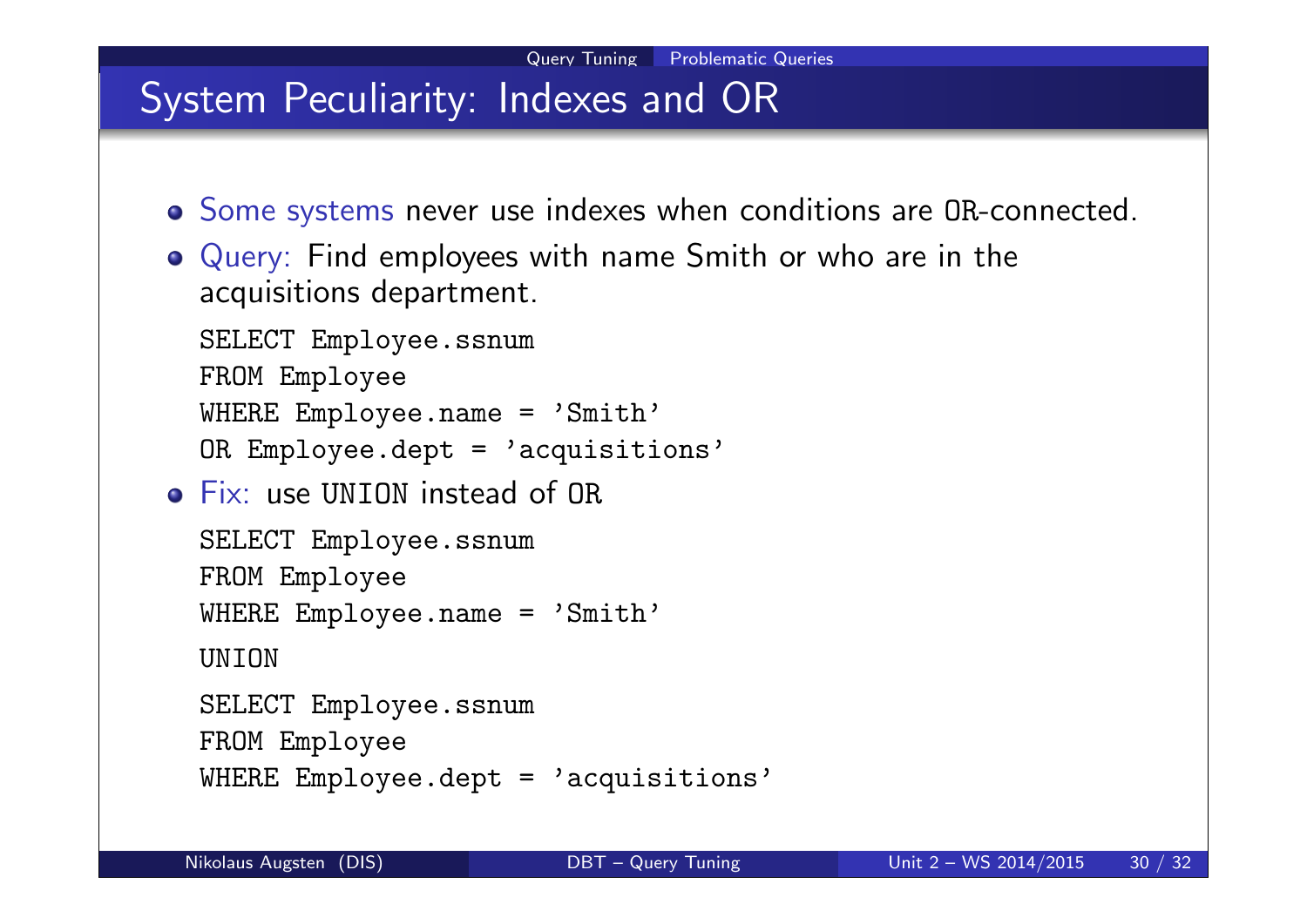## System Peculiarity: Order in FROM clause

- **Order in FROM clause should be irrelevant.**
- However: For long joins (e.g., more than 8 tables) and in some systems the order matters.
- o How to figure out? Check query plan!